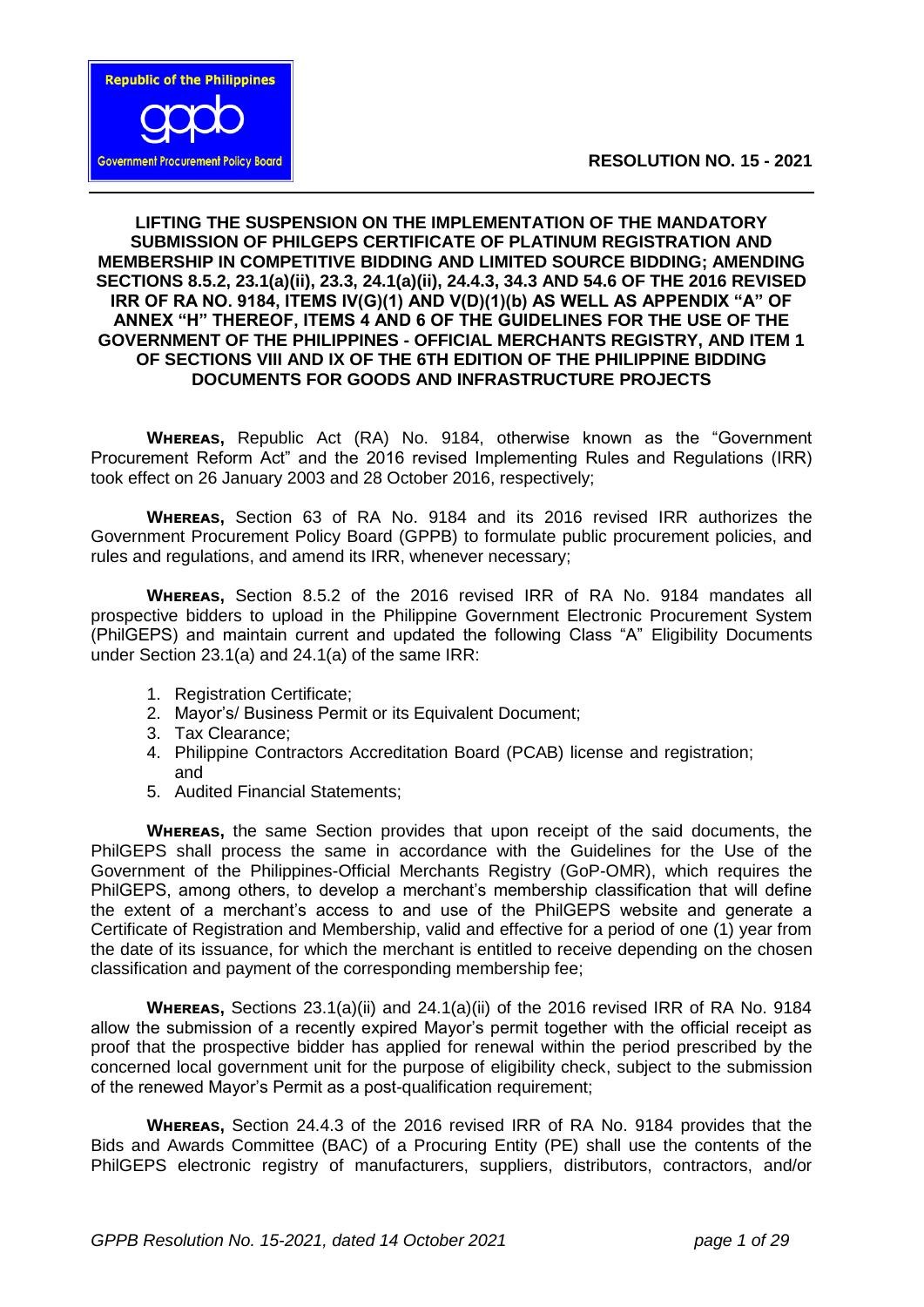consultants, in accordance with Section 8.5.2 of the IRR to facilitate determination of eligibility of the prospective bidders;

**WHEREAS, Sections 25.2(a)(i) and 25.2(b)(i) of the 2016 revised IRR of RA No. 9184** provide that the first envelope shall contain the PhilGEPS Certificate of Registration and Membership in accordance with Section 8.5.2 of the same revised IRR for the procurement of goods and infrastructure projects, respectively;

**WHEREAS, Item I of Sections VIII and IX of the 6th Edition of the Philippine Bidding** Documents (PBDs) for Goods and Infrastructure Projects, respectively, the use of which became effective on 6 October 2020, provides that the legal documents included in the Checklist of Technical and Financial Documents shall be the valid PhilGEPS Certificate of Platinum Registration and Membership or any of the Class "A" Eligibility Documents;

**WHEREAS, Section 54.6 of the 2016 revised IRR of RA No. 9184, provides that for** purposes of Limited Source Bidding under Section 49 and Negotiated Procurement under Two-Failed Biddings under Section 53.1, the BAC shall require the submission of a PhilGEPS Certificate of Platinum Registration and Membership following Section 8.5.2 of the said IRR. The same provision was reiterated for Negotiated Procurement under Two-Failed Biddings under Item IV(G) of Annex "H" of the said IRR;

**WHEREAS, Item V(D)(1)(b)(1) of Annex "H" of the 2016 revised IRR of RA No. 9184** provides that for Negotiated Procurement under Two-Failed Biddings, after the conduct of the mandatory review of the terms, conditions, specifications, and cost estimates, the BAC, based on its findings, may revise and agree on the technical, legal, and financial eligibility requirements and technical specifications or terms of reference, and if necessary, adjust the ABC, subject to the required approvals;

**WHEREAS, during its 11<sup>th</sup> Regular Meeting on 27 October 2016, the GPPB, through** Resolution No. 26-2016, approved the issuance of Circular No. 03-2016 informing all PEs about the deferred implementation of the mandatory submission of the PhilGEPS Certificate of Platinum Registration and Membership in Competitive Bidding under the 2016 revised IRR of RA No. 9184 from 28 October 2016 until 30 April 2017 to allow ample time to all prospective bidders to register with the PhilGEPS under the Platinum Registration and Membership category and provide a transitory period to all PEs;

**WHEREAS,** during its 4<sup>th</sup> Regular Meeting on 31 July 2017, the GPPB, through Resolution No. 26-2017, approved the issuance of Circular No. 07-2017 providing for the following:

- 1. Deferment of the implementation of the mandatory submission of PhilGEPS Certificate of Platinum Registration and Membership in the 2016 revised IRR of RA No. 9184 until further notice; and
- 2. Clarification that the deferment of implementation of the mandatory submission of PhilGEPS Certificate of Platinum Registration and Membership under the 2016 revised IRR of RA No. 9184 likewise applies to Limited Source Bidding and Negotiated Procurement under Two-Failed Biddings modalities;

**WHEREAS,** pursuant to the above-stated deferment, the same Circular directed prospective bidders to submit either their PhilGEPS Certificate of Platinum Registration and Membership in lieu of the uploaded file of Class "A" Eligibility Documents; or their Class "A" Eligibility Documents in lieu of the PhilGEPS Certificate of Platinum Registration and Membership, if unable to obtain such; or a combination thereof;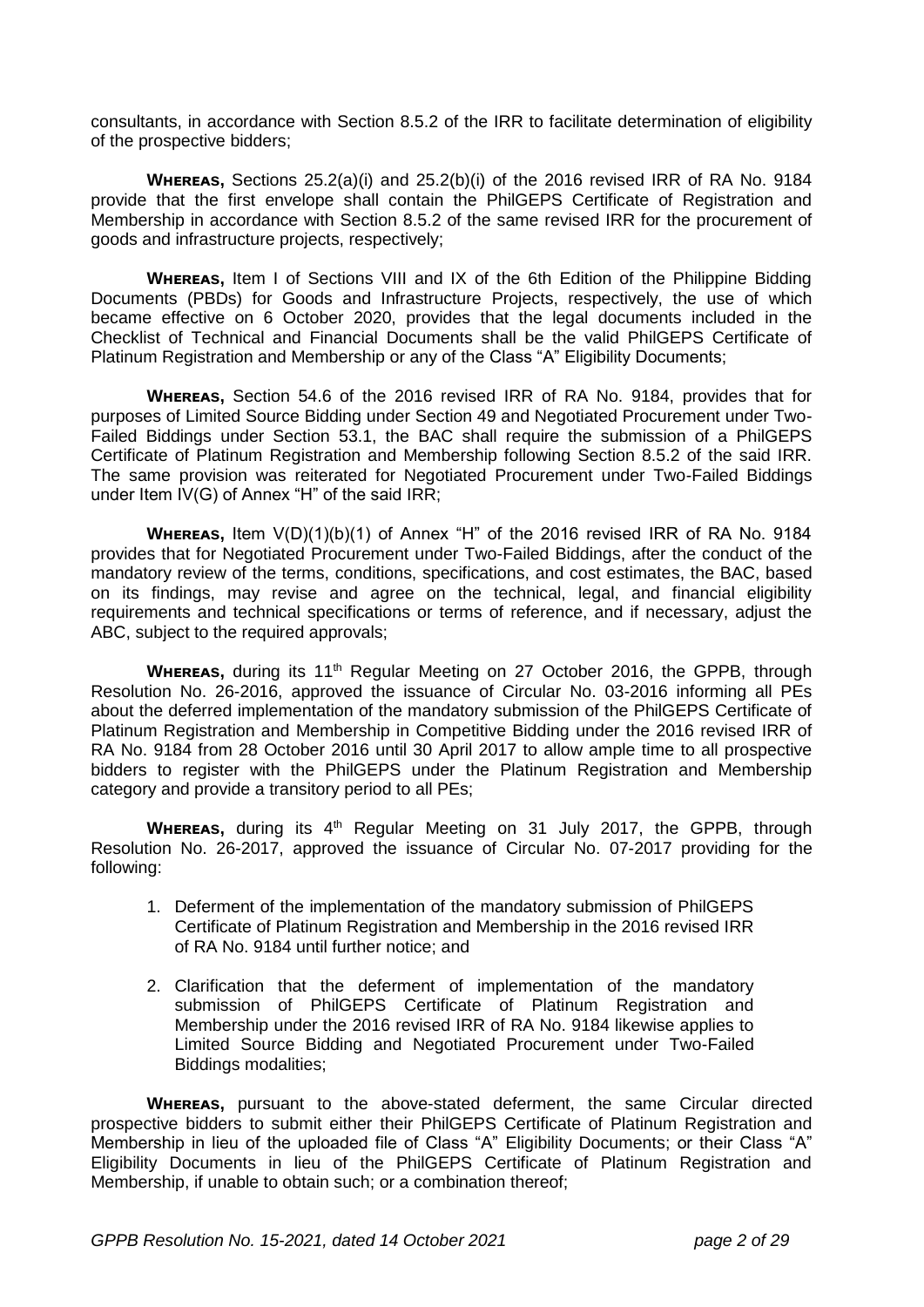**WHEREAS, taking into account the ongoing PhilGEPS Modernization and review of the** Electronic Bidding Guidelines, the GPPB - Technical Support Office (TSO) met with the PhilGEPS on 25 June 2021 to discuss, among others, the status of the implementation of the PhilGEPS Certificate of Platinum Registration and Membership, particularly the capacity of PhilGEPS to timely process the updating of the Platinum Certificate once the renewed or updated Class "A" Eligibility Documents have been uploaded;

**WHEREAS,** the PhilGEPS, in response thereto, represented that its system and management capacities have improved such that they are better equipped and capable to handle the updating of the PhilGEPS Certificate of Platinum Registration and Membership, which includes the uploading of Class "A" Eligibility Documents, more efficiently. Accordingly, the PhilGEPS supported to lift the suspension of the implementation of mandatory submission of the PhilGEPS Certificate of Platinum Registration and Membership;

**WHEREAS**, to validate the effectiveness, efficiency, and capacity of the PhilGEPS to implement the mandatory submission of the PhilGEPS Certificate of Platinum Registration and Membership, the GPPB-TSO requested for: (i) agency and merchant test accounts to validate the process of registration and issuance of Certificates of Platinum Registration and Membership as well as verify the number of issued certificates; (ii) data on the number of registrants from 2017 to present for comparison; and (iii) other relevant information to show the capacity of the PhilGEPS in the issuance of Certificates of Platinum Registration and Membership;

**WHEREAS,** after evaluation and validation of the data submitted and the registration process, the following were noted:

- 1. For 4 years, from 2017 until 8 May 2021, the number of Platinum registrations processed by PhilGEPS totalled to 104,075 registrations. An assessment of the volume of registrations per year shows an increasing trend of registrations. PhilGEPS processed 19,533 Platinum Registrations in 2017; 22,522 Platinum Registrations in 2018; 25,488 Platinum Registrations in 2019; 23,631 Platinum Registrations in 2020; and 12,901 Platinum Registrations as of 31 May 2021;
- 2. The 2021 Updated Citizen's Charter, process flowcharts, and instructional videos of the PhilGEPS reveal that the processing period to upgrade the PhilGEPS Registration from Red to Platinum, from application stage to issuance of the Platinum Certificate, whether made online or through walk-in, is completed within a maximum of 3 working days;
- 3. A test run of the Modernized PhilGEPS accounts provided by PhilGEPS shows that the uploading time for the audited financial statements is around 18 to 21 minutes, while for the other Class "A" Eligibility Documents, around 2 to 4 minutes per file. It was also found that an updated Certificate of Platinum Registration and Membership is processed after uploading the documents and entering the data on PhilGEPS and once completed, the Certificate of Platinum Registration and Membership can be automatically downloaded with the updated information as reflected under Annex A. The entire process may be accomplished in as fast as an hour and a half; and
- 4. Moreover, the 2019 Client Feedback Report states that 75% of PhilGEPS' total number of surveyed clients found its service "Excellent", while 21% found the same service "Very Good". Similarly, survey responses as reflected in the Client Feedback Summaries for the Year 2020 and as of May 31, 2021 also show that the excellent satisfactory rating given by clients have been maintained;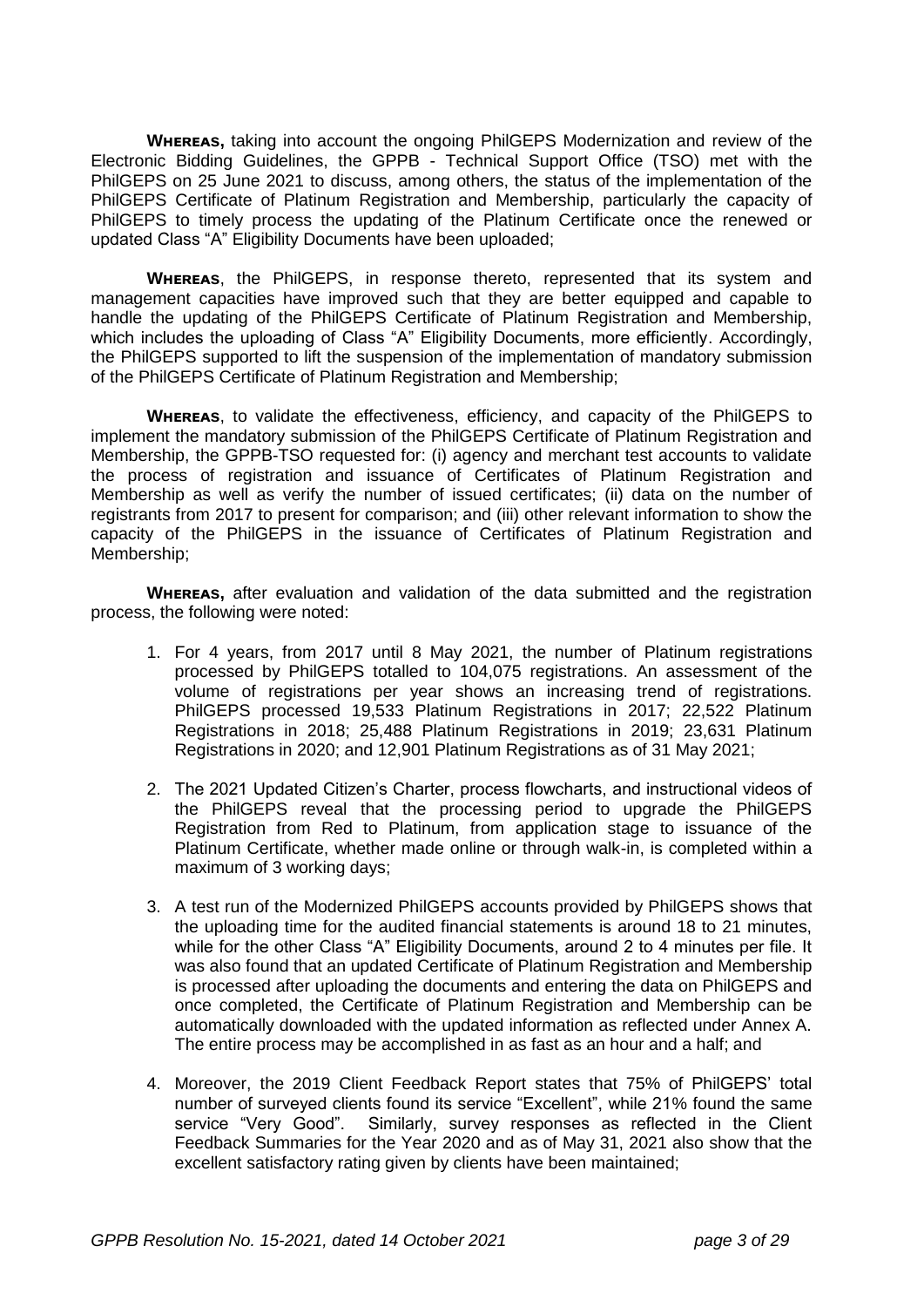WHEREAS, during the 2<sup>nd</sup> Joint Meeting of the GPPB and its Inter-Agency Technical Working Group (IATWG) held on 28 July 2021, some of the members echoed the persisting issues on the updating of the PhilGEPS Certificate of Platinum Registration and Membership, such as: *(i)* the policy of allowing the submission of the recently expired Mayor's permit together with the official receipt as proof that the prospective bidder has applied for renewal of the Mayor's Permit within the period prescribed by the concerned local government unit; and (*ii)* the requirement for PEs to verify, validate and ascertain during post-qualification the veracity, authenticity and validity of all the Class "A" Eligibility Documents attached to the PhilGEPS Certificate of Platinum Registration and Membership of the Bidder;

**WHEREAS,** in addressing the first issue, the GPPB-TSO recommended that with the lifting of the suspension in the implementation of the mandatory submission of the PhilGEPS Certificate of Platinum Registration and Membership, prospective bidders need only to submit with PhilGEPS their recently expired Mayor's Permit together with the official receipt, as proof that they have applied for renewal of the permit for the purpose of updating their Certificate of Platinum Registration and Membership. Notably, according to PhilGEPS, the acceptability of the official receipt as a legal eligibility requirement to prove the renewal of the requirement for a Mayor's Permit has been its practice based on an earlier Resolution No. 02-2015 issued by the GPPB;

**WHEREAS, in addressing the second issue, the GPPB-TSO recommended the inclusion** of an additional caveat in the PhilGEPS Certificate of Platinum Registration and Membership to reflect that that through the submission of said Certificate, the Bidder certifies *(i)* the authenticity, genuineness, validity, and completeness of the copy of the original eligibility documents submitted; *(ii)* the veracity of the statements and information contained therein; *(iii)*  that the Certificate is neither a guaranty that the named registrant will be declared eligible without first being determined to be such for that particular bidding nor is it evidence of validation; and *(iv)* that any finding of concealment, falsification or misrepresentation on the part of the Bidder of any of the eligibility documents submitted or the contents thereof shall be a ground for disqualification from further participation in the bidding process, without prejudice to the imposition of appropriate administrative, civil and criminal penalty in accordance with the laws;

**WHEREAS,** in the interest of administrative due process, the GPPB-TSO further recommended to direct the PhilGEPS to issue an Advisory informing all PEs and prospective bidders regarding the new PhilGEPS Certificate of Platinum Registration and Membership using the revised *caveat*, and requiring all PhilGEPS Certificate of Platinum Registration and Membership merchants to update and reprint their Platinum Certificate to reflect the revised caveat on or before 2 November 2021;

**WHEREAS, in consideration of the foregoing, the GPPB-TSO, during the same Joint** Meeting held on 28 July 2021, recommended to the Board the following:

- 1. Lift the suspension on the implementation of mandatory submission of the PhilGEPS Certificate of Platinum Registration and Membership and necessarily amend Sections 8.5.2, 23.1(a)(ii), 23.3, 24.1(a)(ii), 24.4.3 and 54.6 of the 2016 revised IRR of RA 9184 and Items IV(G) and V(D)(1)(b) as well as Appendix "A" of Annex H thereof, Item I of Sections VIII and IX of the 6<sup>th</sup> Edition of the PBDs for Goods and Infrastructure Projects, respectively, and Items 4 and 6 of the Guidelines for the Use of the GoP-OMR;
- 2. Revise the PhilGEPS Certificate of Platinum Registration and Membership to reflect the abovementioned additional caveat;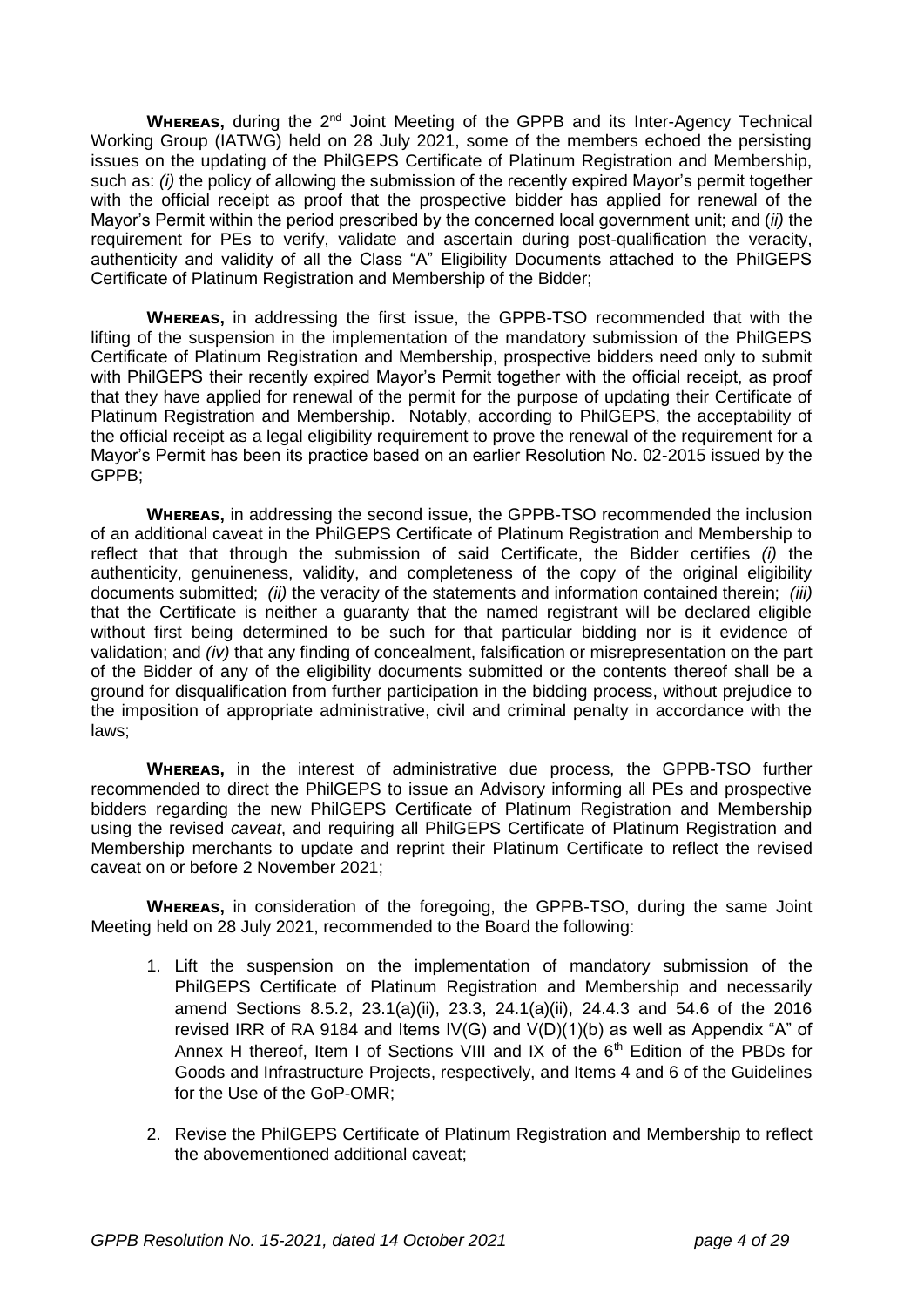- 3. Direct the PhilGEPS to issue an Advisory in the interest of administrative due process; and
- 4. Set the effectivity of the foregoing amendments on 2 November 2021;

**WHEREAS,** the Board, after its careful review and deliberation, likewise resolved to approve the foregoing recommendations on the same Joint Meeting held on 28 July 2021;

**WHEREAS.** during the 2nd Joint Meeting of the GPPB and its IATWG on 12 August 2021, the GPPB-TSO requested the Board for the adjustment of the implementation of the foregoing approved recommendations from 2 November 2021 to 15 November 2021, to conduct further validation of the updating process of the PhilGEPS Certificate, which the Board likewise approved on the same Joint Meeting;

**WHEREAS,** the GPPB-TSO, in order to conduct further validation, requested the PhilGEPS data on the expected number of merchants that would need to update their Certificate of Platinum Registration and Membership. The data gathered reveals that approximately 24,686 merchants, or 18% of the total number of registered merchants, are expected to upgrade their registrations from Red to Platinum and 109,981 Platinum Certificate holders, or 82% of the total number of registered merchants, will be required to regularly update their merchant information upon full implementation of the approved recommendation;

**WHEREAS.** the GPPB-TSO found it necessary to further adjust the implementation of the approved recommendations from 15 November 2021 to 01 January 2022 to address the influx of expected applications for updating of the PhilGEPS Certificate of Platinum Registration and Membership and give PhilGEPS more time to properly transition in view of the changes required to be done in the PhilGEPS website to reflect the additional caveat in the Certificate of Platinum Registration and Membership, as well as inform all PEs and prospective bidders regarding the required updating and reprinting of Platinum Certificates on or before 01 January 2022;

**WHEREAS, during the 8th Meeting of the GPPB held on 14 October 2021, the GPPB-**TSO sought the approval of the GPPB to adjust the period of implementation from 15 November 2022 to 01 January 2022. In the course of the discussion, some members of the GPPB raised additional concerns and proposed further amendments, as follows:

- 1. Clarify and improve the language used in the revised caveat in the Certificate of Platinum Registration and Membership specifically part *iii* thereof to reflect that by submitting the PhilGEPS Certificate of Platinum Registration and Membership the Bidder certifies that the same is neither a guaranty that the named registrant will be declared eligible without first being determined to be such for that particular bidding nor is it evidence that the Bidder has passed the post-qualification stage;
- 2. Include an additional clause in the 2016 revised IRR of RA 9184 and the PhilGEPS Certificate of Platinum Registration and Membership to state that for the purpose of updating the PhilGEPS Certificate of Platinum Registration and Membership, all Class "A" Eligibility Documents attached to the Certificate shall remain current and updated, and that failure by the prospective bidder to update its PhilGEPS Certificate of Platinum Registration and Membership with the current and updated Class "A" Eligibility Documents covered by Section 8.5.2 of the 2016 revised IRR of RA 9184 shall result in the automatic suspension of the validity of its Certificate of Platinum Registration and Membership until such time that any of the expired Class "A" Eligibility Documents has been updated. The implementation of which should be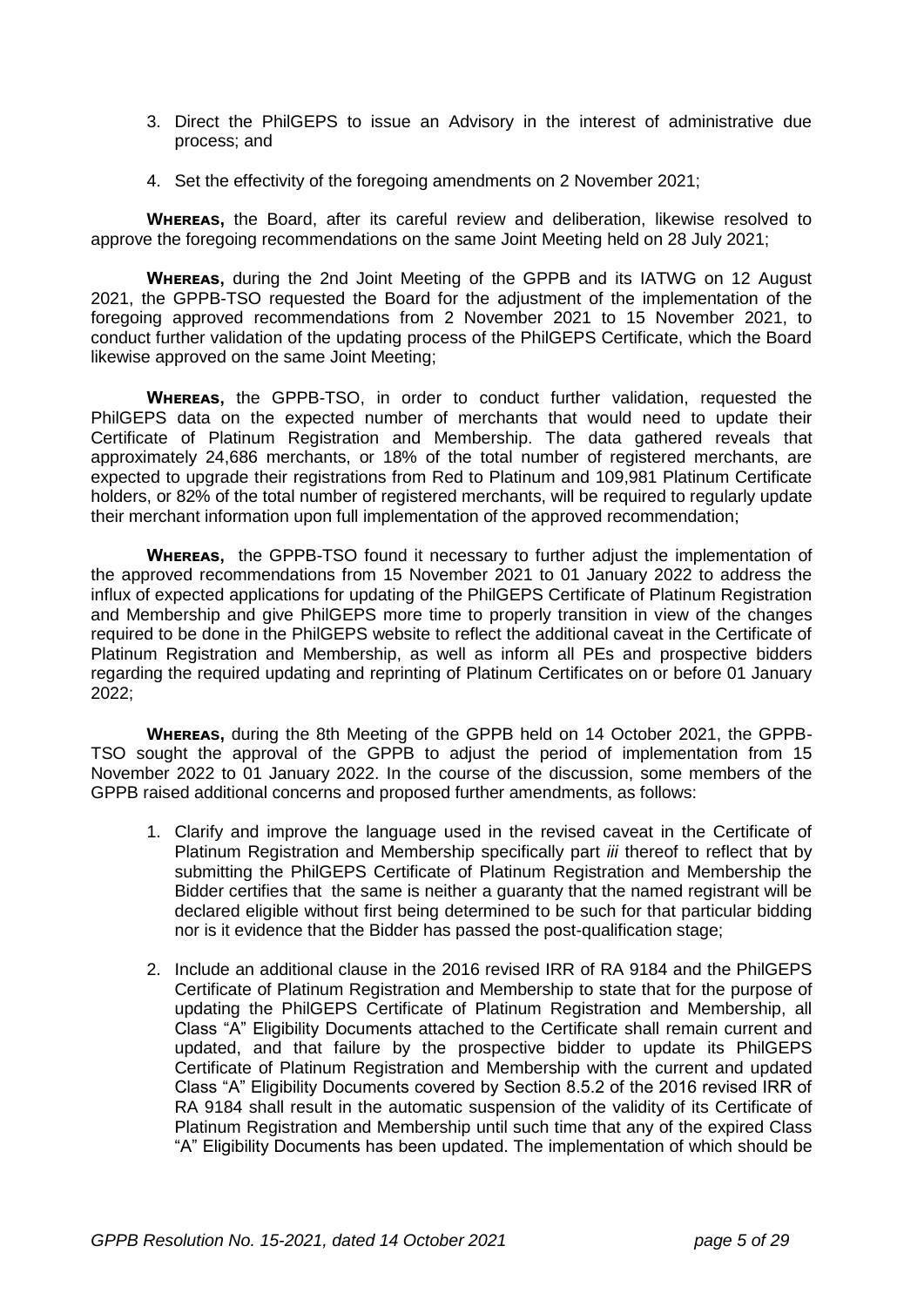monitored by the PhilGEPS, the representatives of which are present during the meeting; <sup>1</sup> and

3. Strengthen the provision on post-qualification in the revised IRR of RA 9184 by emphasizing that notwithstanding the submission of the PhilGEPS Certificate of Platinum Registration and Membership, the PEs must validate the veracity, authenticity and validity of Class "A" Eligibility Documents covered by Section 8.5.2 of the 2016 revised IRR of RA 9184 attached to the Certificate;

**WHEREAS, in consideration of the foregoing, the GPPB-TSO, during the 8th Meeting of** the GPPB held on 14 October 2021, recommended to the Board the following:

- 1. Lift the suspension on the implementation of mandatory submission of the PhilGEPS Certificate of Platinum Registration and Membership in Competitive Bidding and Limited Source Bidding; thus, fully enforcing Sections 8.5.2 and 54.6 of the 2016 revised IRR of RA No. 9184 starting 01 January 2022;
- 2. Approve the amendments in Section 8.5.2 of the 2016 revised IRR of RA 9184 and Items 4 and 6 of the Guidelines for the Use of the GoP-OMR to include the following additional *caveat* in the Platinum Certificate of Registration and Membership: *(i)* that for the purpose of updating the PhilGEPS Certificate of Platinum Registration and Membership, all Class "A" Eligibility Documents covered by Section 8.5.2 of the 2016 revised IRR of RA 9184 supporting the veracity, authenticity and validity of the Certificate shall remain current and updated, and that failure by the prospective bidder to update its PhilGEPS Certificate of Platinum Registration and Membership with the current and updated Class "A" Eligibility Documents covered by Section 8.5.2 of the 2016 revised IRR of RA 9184 shall result in the automatic suspension of the validity of its Certificate of Platinum Registration and Membership until such time that all of the expired Class "A" Eligibility Documents has been updated; and *(ii)* to reflect that through the submission of said Certificate, the Bidder certifies:
	- a. the authenticity, genuineness, validity, and completeness of the copy of the original eligibility documents submitted;
	- b. the veracity of the statements and information contained therein;
	- c. that the Certificate is neither a guaranty that the named registrant will be declared eligible without first being determined to be such for that particular bidding nor is it evidence that the Bidder has passed the postqualification stage; and
	- d. that any finding of concealment, falsification or misrepresentation on the part of the Bidder of any of the eligibility documents submitted or the contents thereof shall be a ground for disqualification from further participation in the bidding process, without prejudice to the imposition of appropriate administrative, civil and criminal penalty in accordance with the laws;
- 3. Amend Sections 23.3 and 24.4.3 of the 2016 revised IRR of RA 9184 and the Checklist of the Technical and Financial Documents listed under Item I of Sections VIII and IX of the 6<sup>th</sup> Edition of the PBD for Goods and the PBD for Infrastructure Projects, respectively, in order to reflect that in lieu of the Class "A" Eligibility Documents mentioned in Section 8.5.2 of the 2016 revised IRR of RA 9184, the

 <sup>1</sup> The following are the representatives of the PhilGEPS who attended the 8<sup>th</sup> Joint Meeting of the GPPB and its IATWG held on 14 October 2021: 1. Executive Director Rosa Maria M. Clemente; 2. Mr. Ron Obniala; 3. Ms. Joanna Makalinaw; 4. Ms. Princess Sabio; and 5. Mr. Brian Gerona.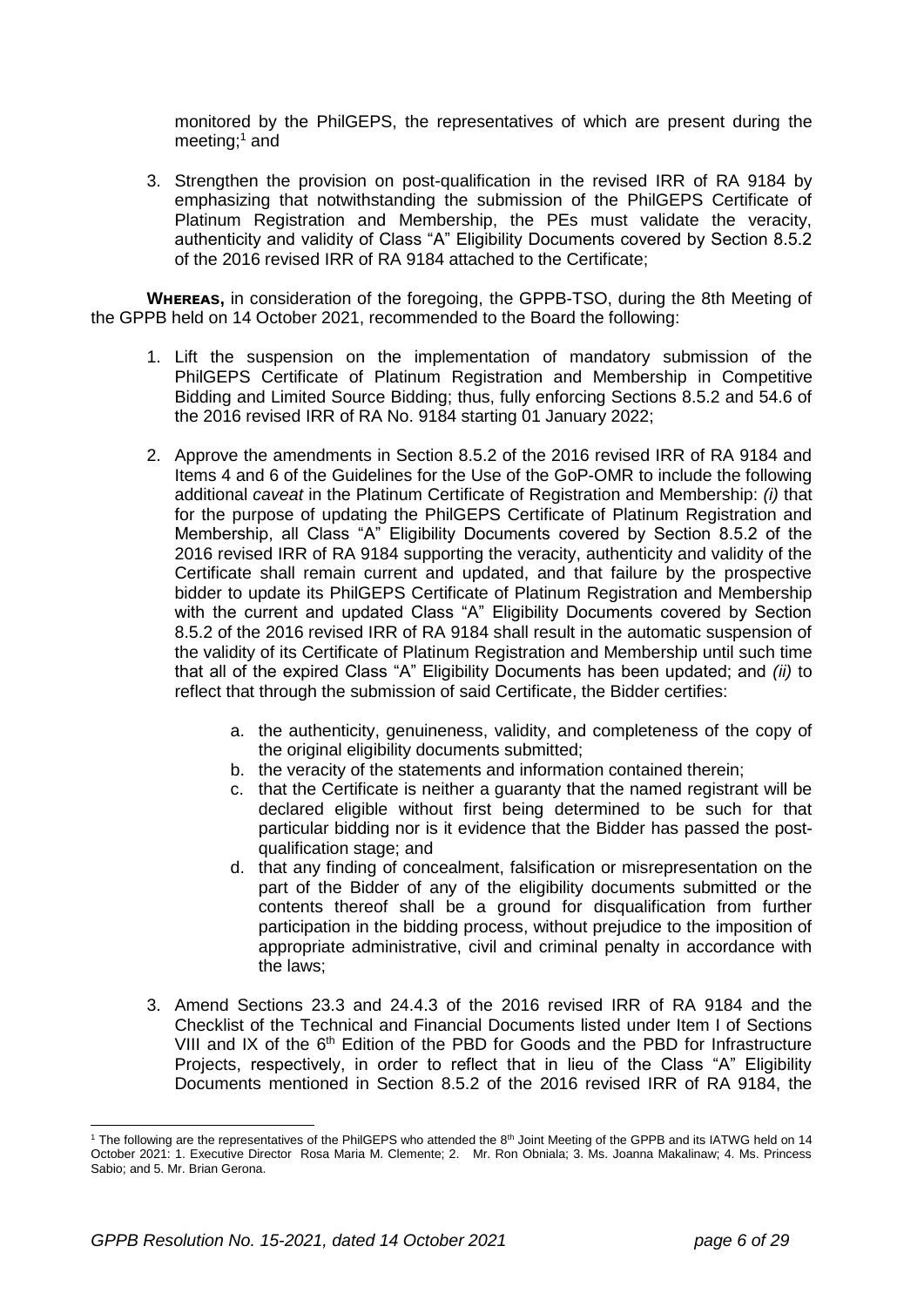Bidder shall only submit a valid and updated PhilGEPS Certificate of Platinum Registration and Membership for purposes of determining eligibility;

- 4. Amend Sections 23.1(a)(ii) and 24.1(a)(ii) of the 2016 revised IRR of RA No. 9184 to reflect that the submission of the recently expired Mayor's Permit together with the official receipt as proof that the prospective bidder has applied for renewal within the period prescribed by the concerned local government unit shall be accepted by the PhilGEPS for the purpose of updating the PhilGEPS Certificate of Platinum Registration and Membership in accordance with Section 8.5.2 of the 2016 revised IRR of RA 9184;
- 5. Amend Section 54.6 of the 2016 revised IRR of RA No. 9184 and Items IV(G) and V(D)(1)(b) as well as Appendix "A" of Annex "H," otherwise known as the Consolidated Guidelines for the Alternative Methods of Procurement in order to reflect that if after the conduct of the mandatory review, the BAC finds that there is no need to revise the Class "A" Eligibility Documents covered by Section 8.5.2 for the Procurement Project, the submission of the PhilGEPS Certificate of Platinum Registration and Membership shall be mandatory in accordance with Section 8.5.2 of the IRR for the purpose of Negotiated Procurement under Two-Failed Bidding;
- 6. Strengthen the provision on post-qualification in the revised IRR of RA 9184 by incorporating in Section 34.3 of the 2016 revised IRR of RA No. 9184 that the conduct of post-qualification includes the verification, validation and ascertainment of the veracity, authenticity and validity of all the Class "A" Eligibility Documents attached to the PhilGEPS Certificate of Platinum Registration and Membership;
- 7. Direct the PhilGEPS to issue an Advisory informing all PEs and prospective bidders regarding the new PhilGEPS Certificate of Platinum Registration and Membership using the revised caveat, and requiring all PhilGEPS Certificate of Platinum Registration and Membership merchants to update and reprint their Platinum Certificate to reflect the revised caveat on or before 01 January 2022; and
- 8. Set the effectivity of the foregoing amendments on 01 January 2022 to address the influx of expected applications for updating of the PhilGEPS Certificate of Platinum Registration and Membership and give PhilGEPS more time to properly transition in view of the changes required to be done in the PhilGEPS website to reflect the additional caveat in the Certificate of Platinum Registration and Membership, as well as inform all PEs and prospective bidders regarding the required updating and reprinting of Platinum Certificates on or before 01 January 2022;

**NOW, THEREFORE**, for and in view of all the foregoing, **We**, the Members of the **Government Procurement Policy Board**, by the powers vested on **Us** by law and other executive issuances, hereby **RESOLVE** to confirm, adopt, and approve, as **We** hereby confirm, adopt, and approve the following:

- 1. **LIFT** the suspension on the implementation of mandatory submission of the PhilGEPS Certificate of Platinum Registration and Membership in Competitive Bidding and Limited Source Bidding; thus, fully enforcing Sections 8.5.2 and 54.6 of the 2016 revised IRR of RA No. 9184 starting 01 January 2022;
- 2. **APPROVE** the amendments in Section 8.5.2 of the 2016 revised IRR of RA 9184 and Items 4 and 6 of the Guidelines for the Use of the GoP-OMR to include the following additional *caveat* in the Platinum Certificate of Registration and Membership: *(i)* to state that for the purpose of updating the PhilGEPS Certificate of Platinum Registration and Membership, all Class "A" Eligibility Documents covered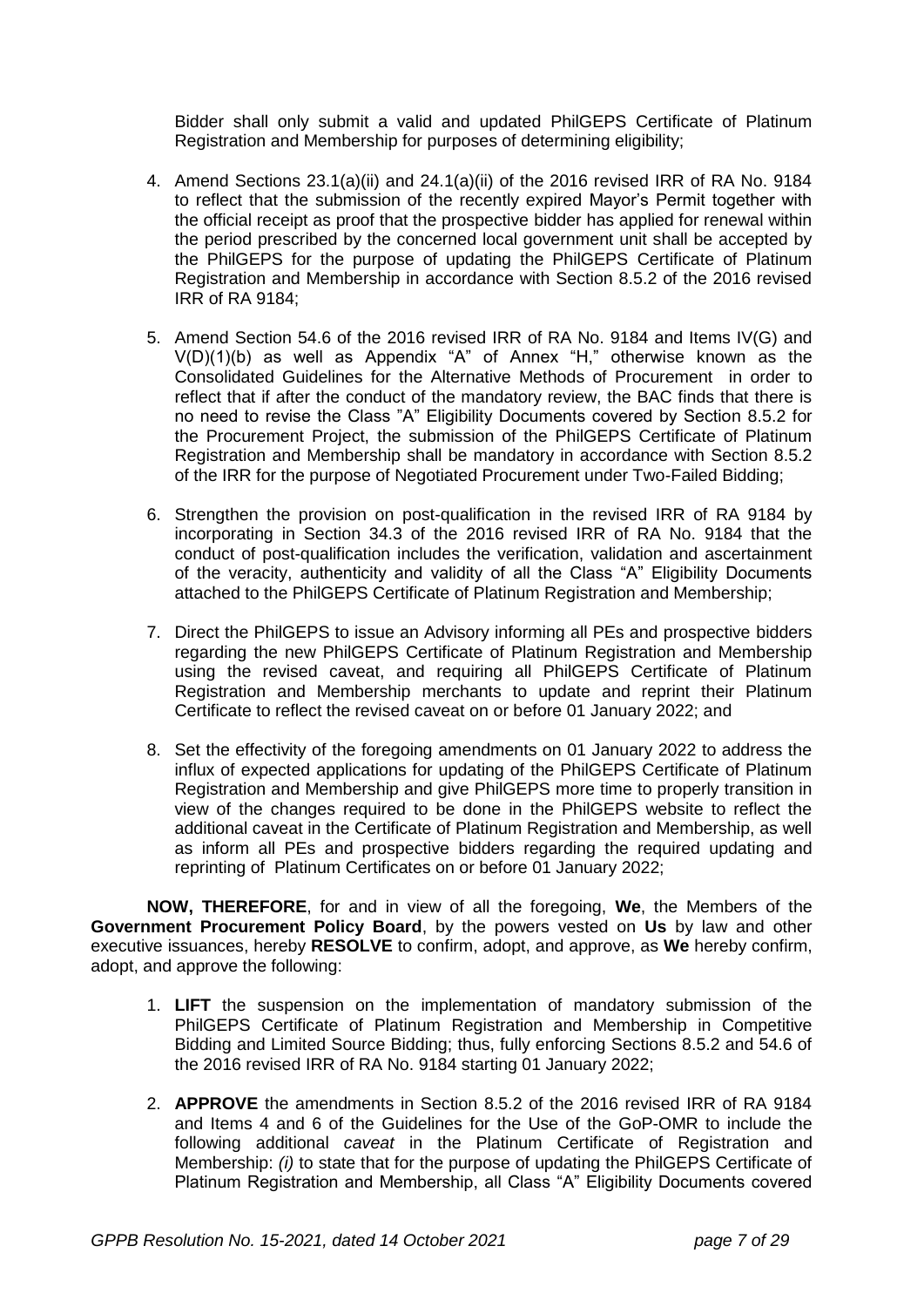by Section 8.5.2 of the 2016 revised IRR of RA 9184 supporting the veracity, authenticity and validity of the Certificate shall remain current and updated, and that failure by the prospective bidder to update its PhilGEPS Certificate of Platinum Registration and Membership with the current and updated Class "A" Eligibility Documents covered by Section 8.5.2 of the 2016 revised IRR of RA 9184 shall result in the automatic suspension of the validity of its Certificate of Platinum Registration and Membership until such time that all of the expired Class "A" Eligibility Documents has been updated; and *(ii)* to reflect that through the submission of said Certificate, the Bidder certifies:

- a. the authenticity, genuineness, validity, and completeness of the copy of the original eligibility documents submitted;
- b. the veracity of the statements and information contained therein;
- c. that the Certificate is neither a guaranty that the named registrant will be declared eligible without first being determined to be such for that particular bidding nor is it evidence that the Bidder has passed the postqualification stage; and
- d. that any finding of concealment, falsification or misrepresentation on the part of the Bidder of any of the eligibility documents submitted or the contents thereof shall be a ground for disqualification from further participation in the bidding process, without prejudice to the imposition of appropriate administrative, civil and criminal penalty in accordance with the laws;
- 3. **AMEND** Sections 23.3 and 24.4.3 of the 2016 revised IRR of RA 9184 and the Checklist of the Technical and Financial Documents listed under Item I of Sections VIII and IX of the  $6<sup>th</sup>$  Edition of the PBD for Goods and the PBD for Infrastructure Projects, respectively, in order to reflect that in lieu of the Class "A" Eligibility Documents mentioned in Section 8.5.2 of the 2016 revised IRR of RA 9184, the Bidder shall only submit a valid and updated PhilGEPS Certificate of Platinum Registration and Membership for purposes of determining eligibility;
- 4. **AMEND** Sections 23.1(a)(ii) and 24.1(a)(ii) of the 2016 revised IRR of RA No. 9184 to reflect that the submission of the recently expired Mayor's Permit together with the official receipt as proof that the prospective bidder has applied for renewal within the period prescribed by the concerned local government unit shall be accepted by the PhilGEPS for the purpose of updating the PhilGEPS Certificate of Platinum Registration and Membership in accordance with Section 8.5.2 of the 2016 revised IRR of RA 9184;
- 5. **AMEND** Section 54.6 of the 2016 revised IRR of RA No. 9184 and Items IV(G) and V(D)(1)(b) as well as Appendix "A" of Annex "H," otherwise known as the Consolidated Guidelines for the Alternative Methods of Procurement **in order** to reflect that if after the conduct of the mandatory review, the BAC finds that there is no need to revise the Class "A" Eligibility Documents covered by Section 8.5.2 for the Procurement Project, the submission of the PhilGEPS Certificate of Platinum Registration and Membership shall be mandatory in accordance with Section 8.5.2 of the IRR for the purpose of Negotiated Procurement under Two-Failed Bidding;
- 6. **STRENGTHEN** the provision on post-qualification in the revised IRR of RA 9184 by incorporating in Section 34.3 of the 2016 revised IRR of RA No. 9184 that the conduct of post-qualification includes the verification, validation and ascertainment of the veracity, authenticity and validity of all the Class "A" Eligibility Documents attached to the PhilGEPS Certificate of Platinum Registration and Membership;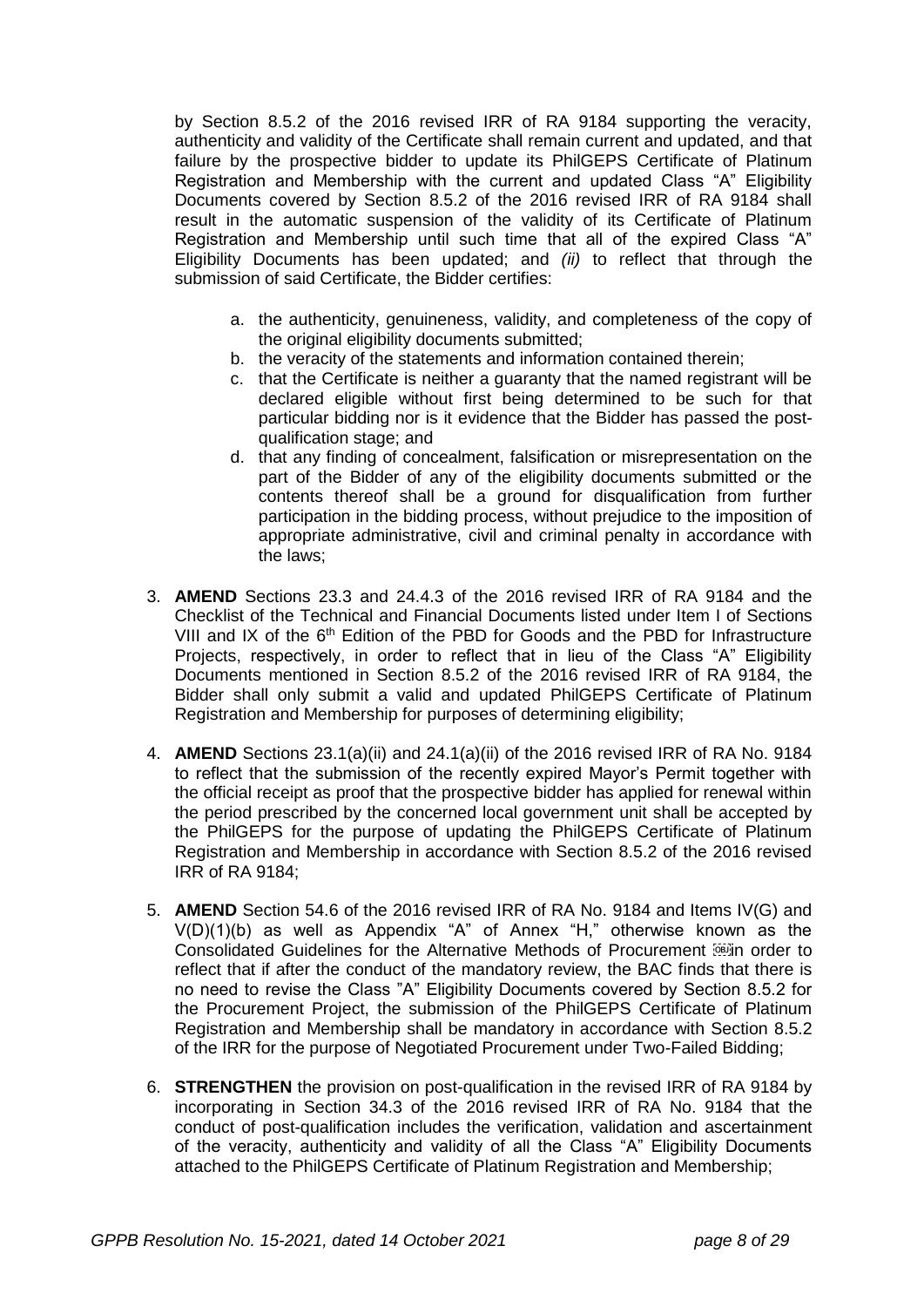- 7. **DIRECT** the PhilGEPS to issue an Advisory informing all PEs and prospective bidders regarding the new PhilGEPS Certificate of Platinum Registration and Membership using the revised caveat, and requiring all PhilGEPS Certificate of Platinum Registration and Membership merchants to update and reprint their Platinum Certificate to reflect the revised caveat on or before 01 January 2022; and
- 8. **SET** the effectivity of the foregoing amendments on 01 January 2022 to address the influx of expected applications for updating of the PhilGEPS Certificate of Platinum Registration and Membership and give PhilGEPS more time to properly transition in view of the changes required to be done in the PhilGEPS website to reflect the additional caveat in the Certificate of Platinum Registration and Membership, as well as inform all PEs and prospective bidders regarding the required updating and reprinting of Platinum Certificates on or before 01 January 2022.

A list of the pertinent provisions and their amendments is attached as Annex "A."

This Resolution shall take effect immediately.

APPROVED this 14<sup>th</sup> day of October 2021 at Pasig City, Philippines.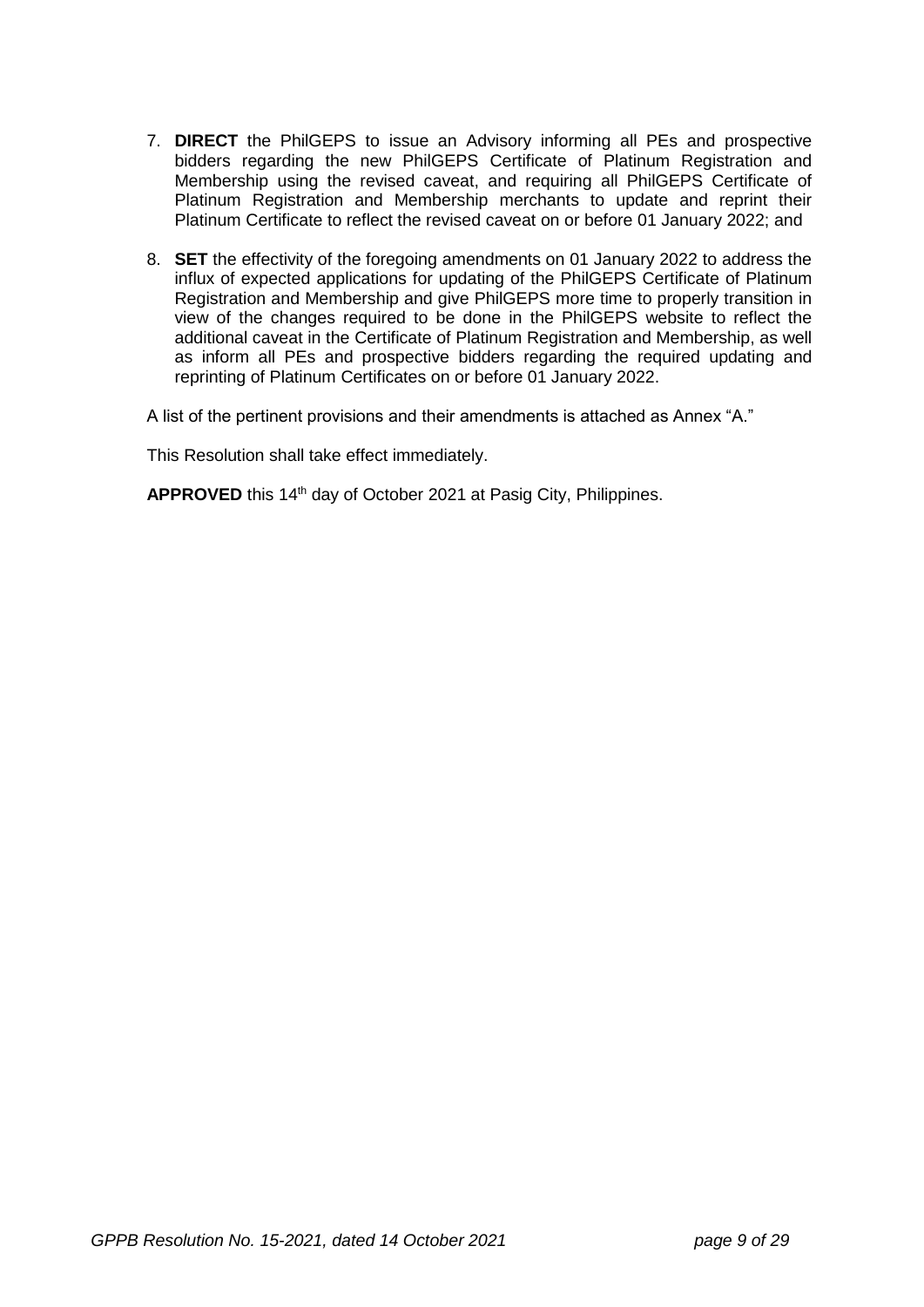er i Sgd. 1996 i Sgd. 1997 i Sgd. 1998 i Sgd. 1998 i Sgd. 1998 i Sgd. 1999 i Sgd. 1999 i Sgd. 1999 i Sgd. 1999

\_\_\_\_\_\_\_\_\_\_\_\_\_\_\_\_\_\_\_\_\_\_\_\_\_\_\_\_\_\_\_\_\_\_\_\_ **TINA ROSE MARIE L. CANDA** *GPPB, Chairperson* **DEPARTMENT OF BUDGET AND MANAGEMENT**

> **NATIONAL ECONOMIC AND DEVELOPMENT AUTHORITY**

\_\_\_\_\_\_\_\_\_\_\_\_\_\_\_\_\_\_\_\_\_\_\_\_\_\_\_\_\_\_\_\_\_\_\_\_

\_\_\_\_\_\_\_\_\_\_\_\_\_\_\_\_\_\_\_\_\_\_\_\_\_\_\_\_\_\_\_\_\_\_\_\_ **DEPARTMENT OF ENERGY**

\_\_\_\_\_\_\_\_\_\_\_\_\_\_\_\_\_\_\_\_\_\_\_\_\_\_\_\_\_\_\_\_\_\_\_\_ **DEPARTMENT OF HEALTH**

\_\_\_\_\_\_\_\_\_\_\_\_\_\_\_\_\_\_\_\_\_\_\_\_\_\_\_\_\_\_\_\_\_\_\_\_ **DEPARTMENT OF NATIONAL DEFENSE** 

Sgd. Sgd.

\_\_\_\_\_\_\_\_\_\_\_\_\_\_\_\_\_\_\_\_\_\_\_\_\_\_\_\_\_\_\_\_\_\_\_\_ **DEPARTMENT OF PUBLIC WORKS AND HIGHWAYS**

\_\_\_\_\_\_\_\_\_\_\_\_\_\_\_\_\_\_\_\_\_\_\_\_\_\_\_\_\_\_\_\_\_\_\_\_ **DEPARTMENT OF SCIENCE AND TECHNOLOGY** 

\_\_\_\_\_\_\_\_\_\_\_\_\_\_\_\_\_\_\_\_\_\_\_\_\_\_\_\_\_\_\_\_\_\_\_\_ \_\_\_\_\_\_\_\_\_\_\_\_\_\_\_\_\_\_\_\_\_\_\_\_\_\_\_\_\_\_\_\_\_\_\_\_

**DEPARTMENT OF TRANSPORTATION**

\_\_\_\_\_\_\_\_\_\_\_\_\_\_\_\_\_\_\_\_\_\_\_\_\_\_\_\_\_\_\_\_\_\_\_\_ **PHILIPPINE SPACE AGENCY**

## **DEPARTMENT OF INFORMATION AND COMMUNICATIONS TECHNOLOGY**

Sgd. Sgd.

\_\_\_\_\_\_\_\_\_\_\_\_\_\_\_\_\_\_\_\_\_\_\_\_\_\_\_\_\_\_\_\_\_\_\_\_ **PRIVATE SECTOR REPRESENTATIVE**

Sgd. Sgd. \_\_\_\_\_\_\_\_\_\_\_\_\_\_\_\_\_\_\_\_\_\_\_\_\_\_\_\_\_\_\_\_\_\_\_\_

## **DEPARTMENT OF THE INTERIOR AND LOCAL GOVERNMENT**

\_\_\_\_\_\_\_\_\_\_\_\_\_\_\_\_\_\_\_\_\_\_\_\_\_\_\_\_\_\_\_\_\_\_\_\_ **ROLANDO U. TOLEDO** *Alternate to the Chairperson* **DEPARTMENT OF BUDGET AND MANAGEMENT**

**DEPARTMENT OF EDUCATION** 

\_\_\_\_\_\_\_\_\_\_\_\_\_\_\_\_\_\_\_\_\_\_\_\_\_\_\_\_\_\_\_\_\_\_\_\_

Sgd. \_\_\_\_\_\_\_\_\_\_\_\_\_\_\_\_\_\_\_\_\_\_\_\_\_\_\_\_\_\_\_\_\_\_\_\_

**DEPARTMENT OF FINANCE**

\_\_\_\_\_\_\_\_\_\_\_\_\_\_\_\_\_\_\_\_\_\_\_\_\_\_\_\_\_\_\_\_\_\_\_\_

**DEPARTMENT OF TRADE AND INDUSTRY**

Sgd. Sgd.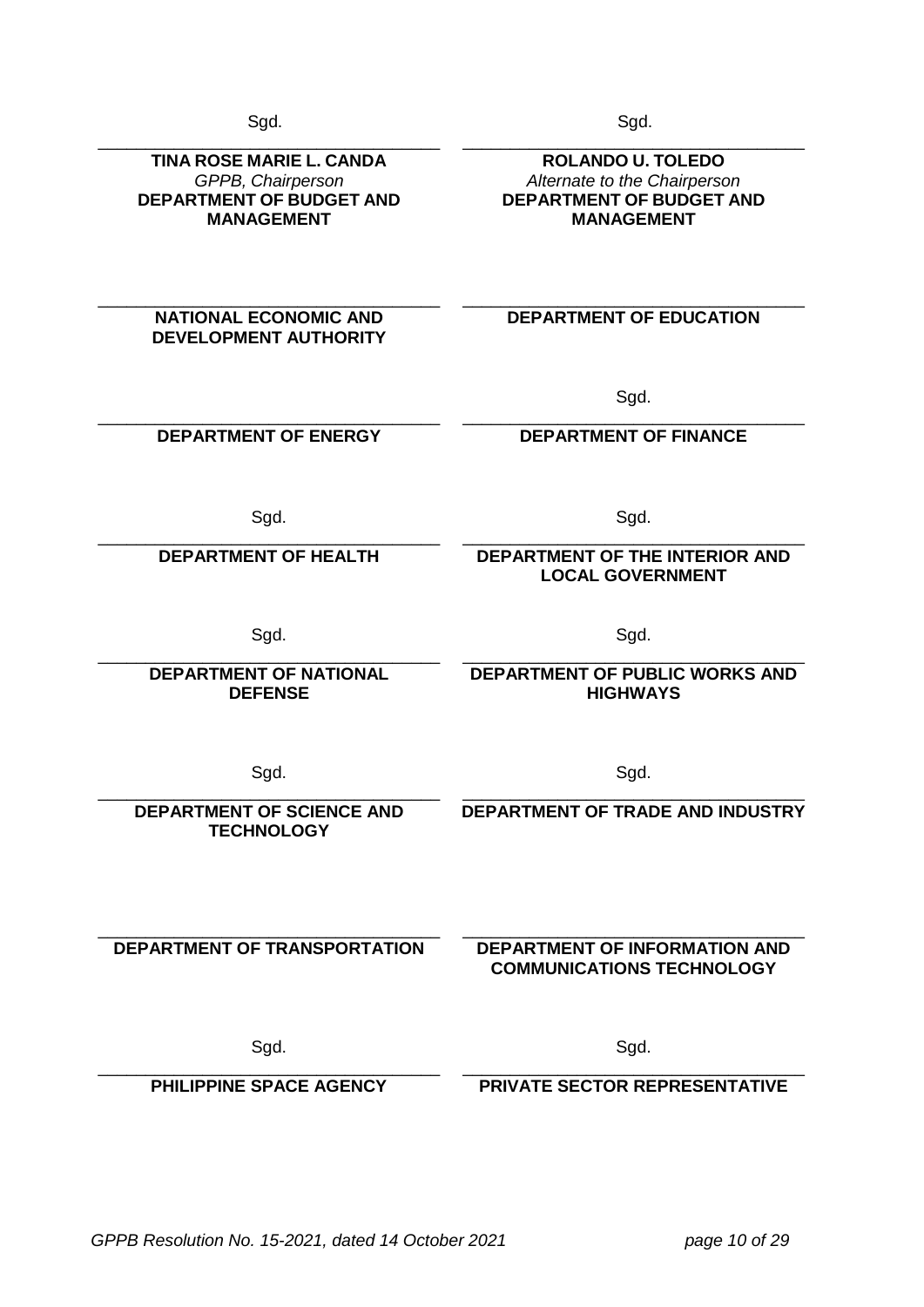## **ANNEX "A"**

## **2016 REVISED IRR OF RA NO. 9184**

| <b>ORIGINAL</b>                                                                                                                                                                                                                                                                                                                                                                                                                                                                                                                                    | <b>AMENDED</b>                                                                                                                                                                                                                                                                                                                                                                                                                                                                                                                                    |  |  |  |  |  |
|----------------------------------------------------------------------------------------------------------------------------------------------------------------------------------------------------------------------------------------------------------------------------------------------------------------------------------------------------------------------------------------------------------------------------------------------------------------------------------------------------------------------------------------------------|---------------------------------------------------------------------------------------------------------------------------------------------------------------------------------------------------------------------------------------------------------------------------------------------------------------------------------------------------------------------------------------------------------------------------------------------------------------------------------------------------------------------------------------------------|--|--|--|--|--|
| Section 8.5. Registration, Eligibility<br>Requirements and Submission of Bids<br>under the PhilGEPS                                                                                                                                                                                                                                                                                                                                                                                                                                                | Section 8.5. Registration, Eligibility<br>Requirements, and Submission of Bids<br>under the PhilGEPS                                                                                                                                                                                                                                                                                                                                                                                                                                              |  |  |  |  |  |
| <b>XXX</b>                                                                                                                                                                                                                                                                                                                                                                                                                                                                                                                                         | <b>XXX</b>                                                                                                                                                                                                                                                                                                                                                                                                                                                                                                                                        |  |  |  |  |  |
| 8.5.2. All bidders shall upload and<br>maintain in PhilGEPS a current and<br>updated file of the following Class "A"<br>eligibility documents under Sections<br>23.1(a) and 24.1(a):17                                                                                                                                                                                                                                                                                                                                                             | 8.5.2. All bidders shall upload and<br>maintain in PhilGEPS a current and<br>updated file of the following Class "A"<br>eligibility documents<br>under<br>Sections<br>23.1(a) and 24.1(a):                                                                                                                                                                                                                                                                                                                                                        |  |  |  |  |  |
| a) Registration Certificate;                                                                                                                                                                                                                                                                                                                                                                                                                                                                                                                       | a) Registration Certificate;                                                                                                                                                                                                                                                                                                                                                                                                                                                                                                                      |  |  |  |  |  |
| b) Mayor's/Business Permit<br>or<br>its<br><b>Equivalent Document;</b>                                                                                                                                                                                                                                                                                                                                                                                                                                                                             | b) Mayor's/Business Permit<br>its<br><b>or</b><br><b>Equivalent Document;</b>                                                                                                                                                                                                                                                                                                                                                                                                                                                                     |  |  |  |  |  |
| c) Tax Clearance;                                                                                                                                                                                                                                                                                                                                                                                                                                                                                                                                  | c) Tax Clearance;                                                                                                                                                                                                                                                                                                                                                                                                                                                                                                                                 |  |  |  |  |  |
| d) Philippine Contractors Accreditation<br>Board (PCAB) license and registration;<br>and                                                                                                                                                                                                                                                                                                                                                                                                                                                           | d) Philippine Contractors Accreditation<br>Board (PCAB) license and registration;<br>and                                                                                                                                                                                                                                                                                                                                                                                                                                                          |  |  |  |  |  |
| e) Audited Financial Statements.                                                                                                                                                                                                                                                                                                                                                                                                                                                                                                                   | e) Audited Financial Statements.                                                                                                                                                                                                                                                                                                                                                                                                                                                                                                                  |  |  |  |  |  |
| <b>XXX</b>                                                                                                                                                                                                                                                                                                                                                                                                                                                                                                                                         | <b>XXX</b>                                                                                                                                                                                                                                                                                                                                                                                                                                                                                                                                        |  |  |  |  |  |
| <b>XXX</b>                                                                                                                                                                                                                                                                                                                                                                                                                                                                                                                                         | <b>XXX</b>                                                                                                                                                                                                                                                                                                                                                                                                                                                                                                                                        |  |  |  |  |  |
| <b>XXX</b>                                                                                                                                                                                                                                                                                                                                                                                                                                                                                                                                         | <b>XXX</b>                                                                                                                                                                                                                                                                                                                                                                                                                                                                                                                                        |  |  |  |  |  |
| <b>XXX</b>                                                                                                                                                                                                                                                                                                                                                                                                                                                                                                                                         | <b>XXX</b>                                                                                                                                                                                                                                                                                                                                                                                                                                                                                                                                        |  |  |  |  |  |
| These documents shall be accompanied<br>by a Sworn Statement in a form<br>prescribed by the GPPB stating that the<br>documents submitted are complete and<br>authentic copies of the original, and all<br>and information provided<br>statements<br>therein are true and correct. Upon receipt<br>of the said documents, the PhilGEPS<br>shall process the same in accordance<br>with the guidelines on the Government of<br>the Philippines - Official Merchants<br>Registry (GoP-OMR).22<br>(a)<br>8.5.3.<br>Registered bidders determined to be | These documents shall be accompanied<br>by a Sworn Statement in a form<br>prescribed by the GPPB stating that the<br>documents submitted are complete and<br>authentic copies of the original, and all<br>and information provided<br>statements<br>therein are true and correct. Upon receipt<br>of the said documents, the PhilGEPS<br>shall process the same in accordance<br>with the guidelines on the Government of<br>the Philippines - Official Merchants<br>Registry (GoP-OMR) and shall issue a<br>Certificate of Platinum Registration |  |  |  |  |  |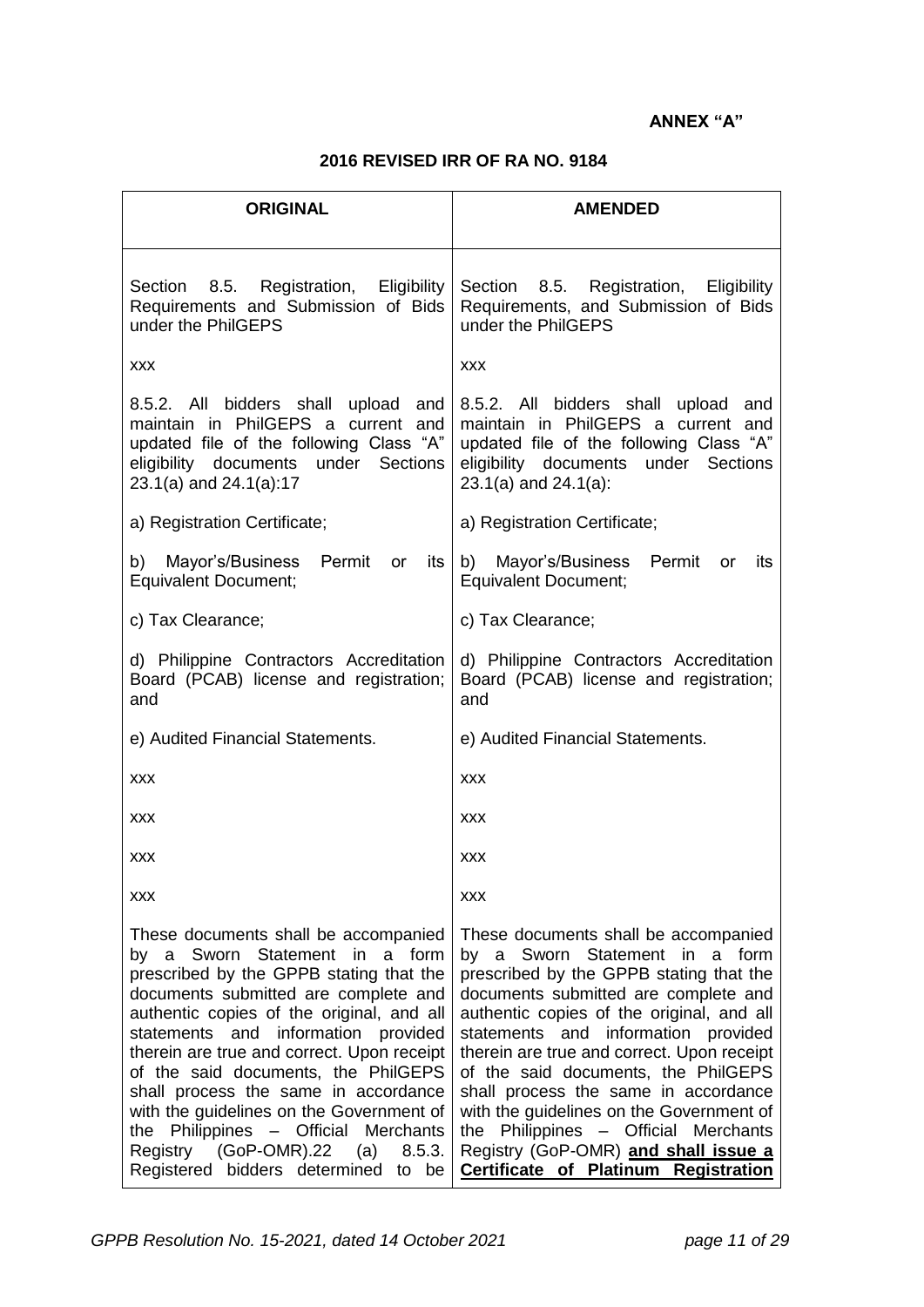| eligible may submit their bids at any time<br>before the closing date specified in the<br>Bidding Documents. The PhilGEPS shall | and Membership.<br>The said Certificate shall include the                                                                                                                                                                                                                                                                                                                                                                                                                                                                                                                                                                                                                                                                                                                                                                                                                                                                                                                                                                                                             |
|---------------------------------------------------------------------------------------------------------------------------------|-----------------------------------------------------------------------------------------------------------------------------------------------------------------------------------------------------------------------------------------------------------------------------------------------------------------------------------------------------------------------------------------------------------------------------------------------------------------------------------------------------------------------------------------------------------------------------------------------------------------------------------------------------------------------------------------------------------------------------------------------------------------------------------------------------------------------------------------------------------------------------------------------------------------------------------------------------------------------------------------------------------------------------------------------------------------------|
| incoming<br>bids<br>after<br>all<br>bar<br>such<br>prescribed date and time.                                                    | following certification by the Bidder:<br>a. the authenticity, genuineness,<br>validity, and completeness of<br>of<br>the original<br>the<br>copy<br>eligibility<br>documents<br>submitted;<br>b. the veracity of the statements<br>and information contained<br>therein;<br>c. that the Certificate is neither a<br>guaranty that<br>the<br>named<br>will<br>declared<br>be<br><u>registrant</u><br>eligible without first<br>being<br>determined to be such for that<br>particular bidding<br>nor is<br>-It<br>evidence that the same has<br>passed the post-qualification<br><u>stage; and</u><br>d. that<br>finding<br>any<br><b>of</b><br>concealment, falsification,<br>or<br>misrepresentation of any of the<br><u>eligibility ____</u><br>documents<br>submitted, or the contents<br>thereof shall be a ground for<br>disqualification of the Bidder<br>from further participation in the<br>bidding process,<br>without<br>prejudice to the imposition of<br>administrative,<br>appropriate<br>civil and criminal penalty<br>in<br>accordance with the laws. |
|                                                                                                                                 | For the purpose of updating the<br>Certificate of Registration<br>and<br>Membership, all Class "A" eligibility<br>documents mentioned in this section<br>supporting the veracity, authenticity<br>and validity of the Certificate shall<br>remain current and updated. The<br>failure by the prospective bidder to<br>update its Certificate with the current<br>and updated Class "A" eligibility<br>documents shall result in<br>the<br>automatic suspension of the validity<br>of its Certificate until such time that<br>all of the expired Class "A" eligibility<br>documents has been updated.                                                                                                                                                                                                                                                                                                                                                                                                                                                                  |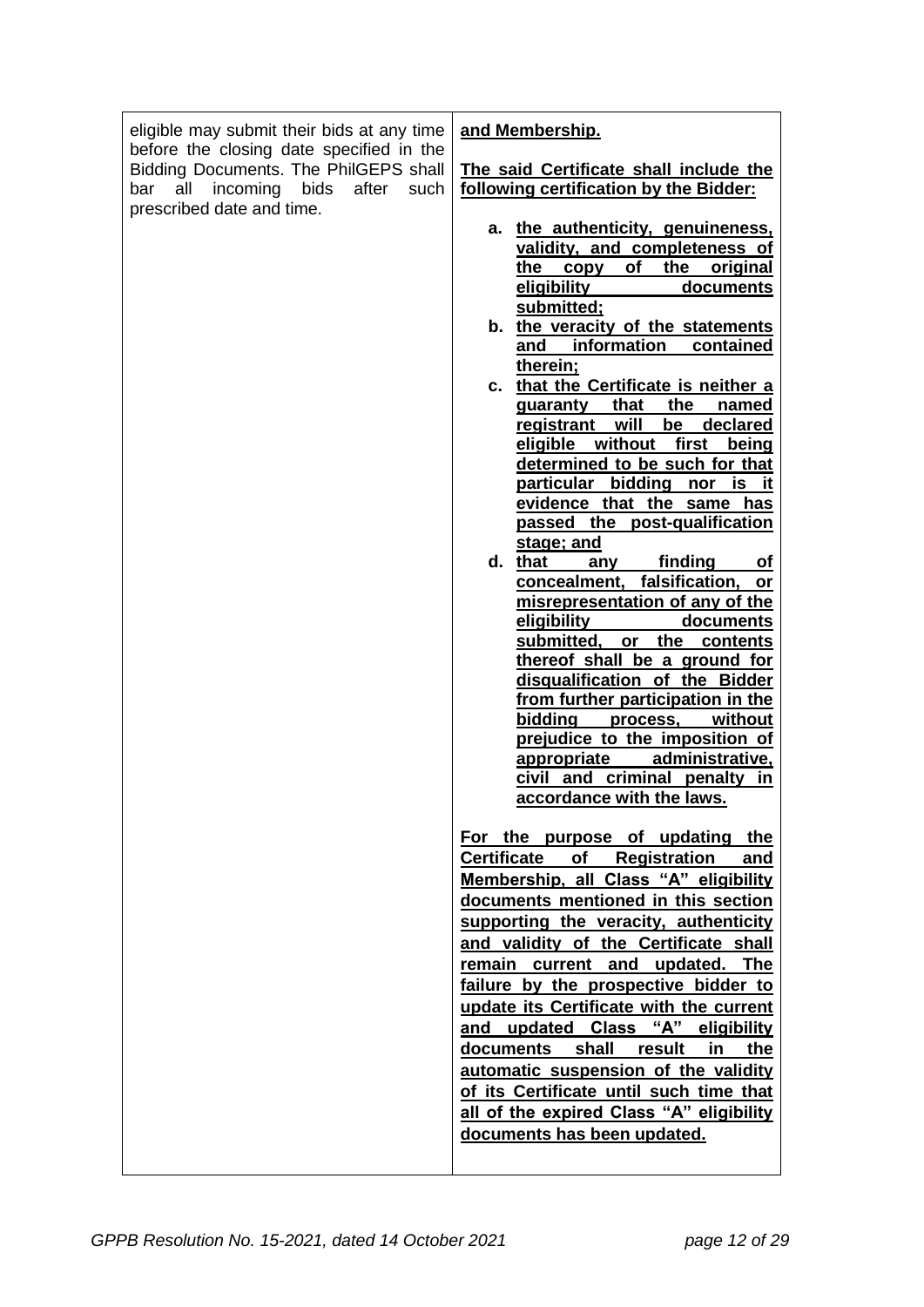| Section 23. Eligibility Requirements<br>for the Procurement of Goods and<br><b>Infrastructure Projects.</b>                                                                                                                                                                                                                                                                                                                                                                                                                                                 | Section 23. Eligibility Requirements<br>for the Procurement of Goods and<br><b>Infrastructure Projects.</b>                                                                                                                                                                                                                                                                                                                                                                                                                                                                                                                                                                                                                                                                                                        |
|-------------------------------------------------------------------------------------------------------------------------------------------------------------------------------------------------------------------------------------------------------------------------------------------------------------------------------------------------------------------------------------------------------------------------------------------------------------------------------------------------------------------------------------------------------------|--------------------------------------------------------------------------------------------------------------------------------------------------------------------------------------------------------------------------------------------------------------------------------------------------------------------------------------------------------------------------------------------------------------------------------------------------------------------------------------------------------------------------------------------------------------------------------------------------------------------------------------------------------------------------------------------------------------------------------------------------------------------------------------------------------------------|
| 23.1 For purposes of determining the<br>eligibility of bidders using the criteria<br>stated in Section 23.4 of this IRR, only<br>the following documents shall be required<br>by the BAC, using the forms prescribed in<br>the Bidding Documents:                                                                                                                                                                                                                                                                                                           | 23.1 For purposes of determining the<br>eligibility of bidders using the criteria<br>stated in Section 23.4 of this IRR, only<br>the following documents<br>shall<br>be<br>required by the BAC using the forms<br>prescribed in the Bidding Documents:                                                                                                                                                                                                                                                                                                                                                                                                                                                                                                                                                             |
| a) Class "A" Documents                                                                                                                                                                                                                                                                                                                                                                                                                                                                                                                                      | a) Class "A" Documents                                                                                                                                                                                                                                                                                                                                                                                                                                                                                                                                                                                                                                                                                                                                                                                             |
| <b>Legal Documents</b>                                                                                                                                                                                                                                                                                                                                                                                                                                                                                                                                      | <b>Legal Documents</b>                                                                                                                                                                                                                                                                                                                                                                                                                                                                                                                                                                                                                                                                                                                                                                                             |
| i) Registration certificate from SEC,<br>Department of Trade and Industry (DTI)<br>for sole proprietorship, or CDA for<br>cooperatives.                                                                                                                                                                                                                                                                                                                                                                                                                     | i) Registration certificate from SEC,<br>Department of Trade and Industry (DTI)<br>for sole proprietorship, or CDA for<br>cooperatives.                                                                                                                                                                                                                                                                                                                                                                                                                                                                                                                                                                                                                                                                            |
| ii) Mayor's/Business permit issued by the<br>city or municipality where the principal<br>place of business of the prospective<br>bidder is located, or the equivalent<br>document for Exclusive Economic Zones<br>or Areas.                                                                                                                                                                                                                                                                                                                                 | ii) Mayor's/Business permit issued by the<br>city or municipality where the principal<br>place of business of the prospective<br>bidder is located, or the equivalent<br>document for Exclusive Economic Zones<br>or Areas.                                                                                                                                                                                                                                                                                                                                                                                                                                                                                                                                                                                        |
| $\circ$ of<br>recently expired<br>In In<br>cases<br>Mayor's/Business permits, it shall be<br>accepted together with the official receipt<br>as proof that the bidder has applied for<br>renewal within the period prescribed by<br>the concerned local government unit,<br>provided that the renewed permit shall be<br>submitted<br>post-qualification<br>as a<br>requirement in accordance with Section<br>34.2 of this IRR.<br>iii) Tax clearance per E.O. 398, s. 2005,<br>as finally reviewed and approved by the<br>Bureau of Internal Revenue (BIR). | $\overline{h}$ cases of $\underline{A}$ recently expired<br>Mayor's/Business permit <sub>is</sub> , it shall be<br>accepted together with the official receipt<br>as proof that the <b>prospective</b> bidder<br>has applied for renewal within the period<br>by the concerned<br>prescribed<br>local<br>government unit, provided that the<br>renewed permit shall be submitted as a<br>post-qualification requirement in<br>accordance with Section 34.2 of this IRR.<br>accepted by the PhilGEPS for the<br>purpose of updating the PhilGEPS<br><b>Certificate</b><br><b>Registration</b><br>of<br>and<br>Membership in<br>accordance<br><u>with</u><br>Section 8.5.2 of this IRR.<br>iii) Tax clearance per E.O. 398, s. 2005,<br>as finally reviewed and approved by the<br>Bureau of Internal Revenue (BIR). |
| 23.3. To facilitate the determination of<br>eligibility, the BAC of a Procuring Entity<br>shall use the contents of the PhilGEPS<br>electronic<br>registry of<br>manufacturers,<br>suppliers, distributors, contractors, and/or                                                                                                                                                                                                                                                                                                                             | 23.3. To facilitate the determination of<br>eligibility, the BAC of a Procuring Entity<br>shall use the contents of the PhilGEPS<br>electronic<br>registry of manufacturers,<br>suppliers,<br>distributors,<br>contractors,                                                                                                                                                                                                                                                                                                                                                                                                                                                                                                                                                                                        |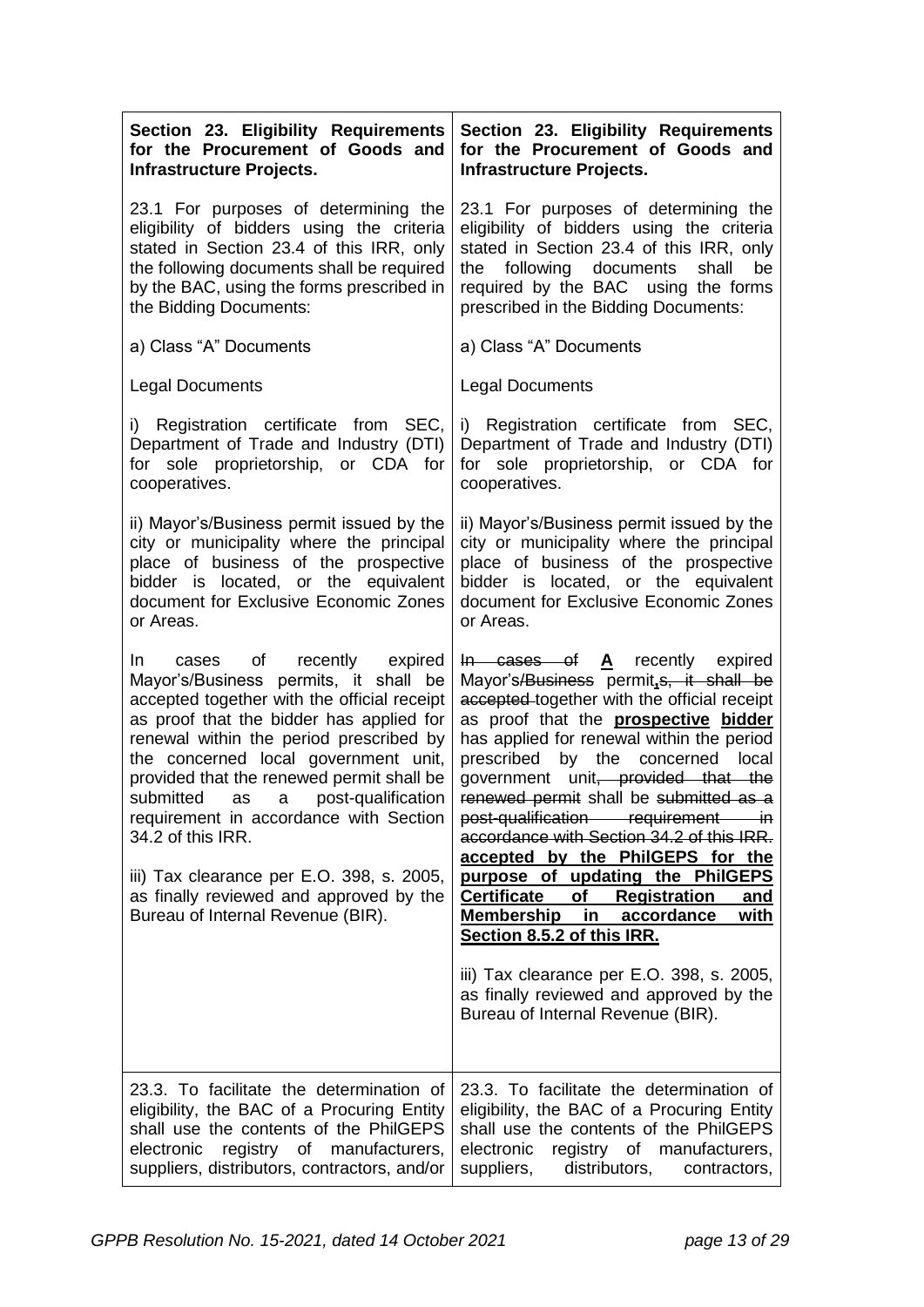| consultants, in accordance with Section | and/or consultants, in accordance with                                                                                                                                                                                                                                                                                 |
|-----------------------------------------|------------------------------------------------------------------------------------------------------------------------------------------------------------------------------------------------------------------------------------------------------------------------------------------------------------------------|
| 8.5.2 of this IRR.                      | Section 8.5.2 of this IRR.                                                                                                                                                                                                                                                                                             |
|                                         | lieu of the Class "A" eligibility<br>documents mentioned under Section<br>8.5.2 of this IRR, the Bidder shall only<br>submit a valid and updated PhilGEPS<br>Certificate of<br><b>Registration</b><br>and<br>Membership in accordance<br>with<br>Section 8.5.2 of this IRR for purposes<br>of determining eligibility. |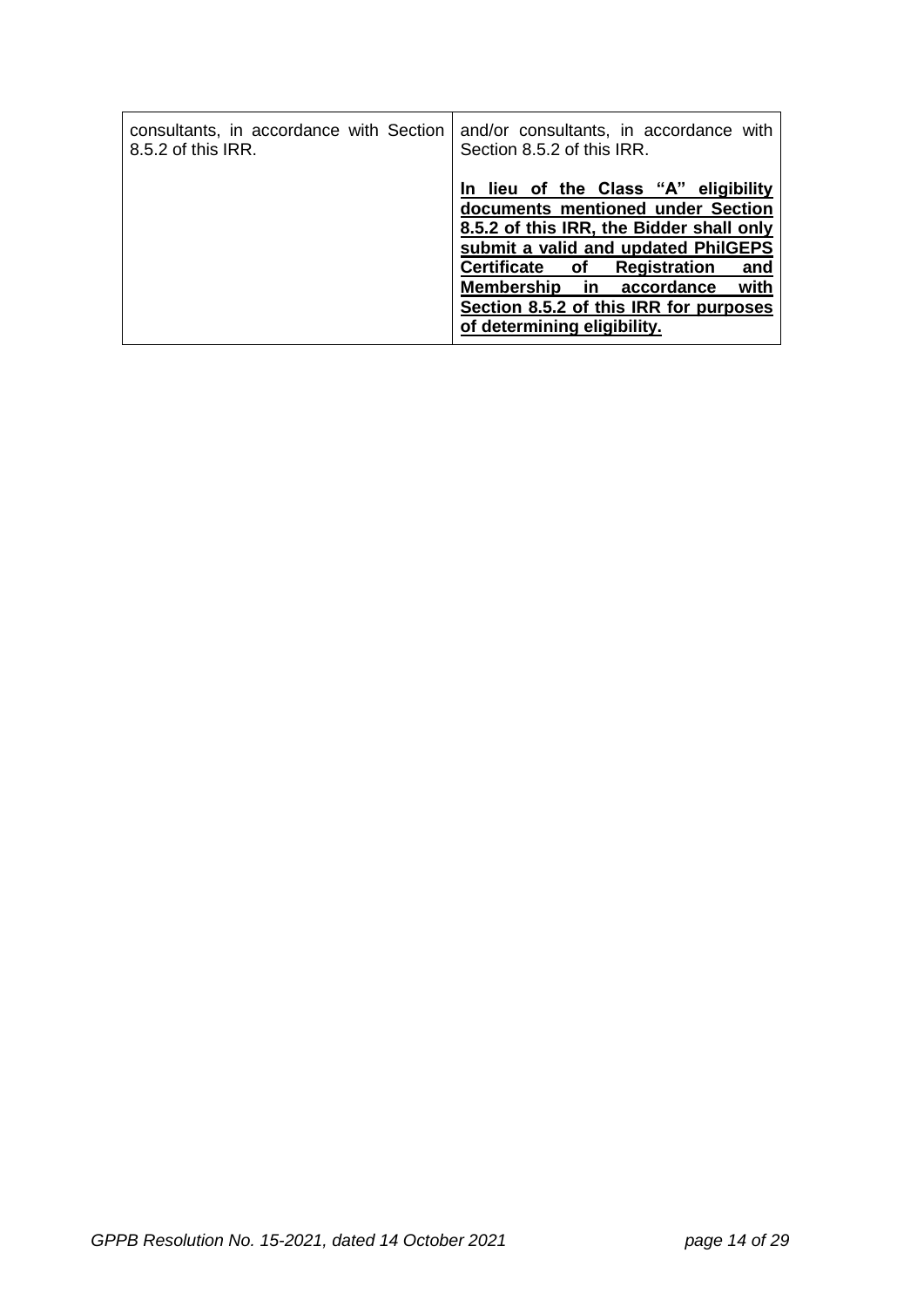| Section 24. Eligibility Requirements<br><b>Listing for Consulting</b><br>and Short<br><b>Services</b>                                                                                                                                                                                                                                                                                                                | Section 24. Eligibility Requirements<br>and Short Listing for Consulting<br><b>Services</b>                                                                                                                                                                                                                                                                                                                                                                                                                                                                                                                                                          |  |  |  |  |  |
|----------------------------------------------------------------------------------------------------------------------------------------------------------------------------------------------------------------------------------------------------------------------------------------------------------------------------------------------------------------------------------------------------------------------|------------------------------------------------------------------------------------------------------------------------------------------------------------------------------------------------------------------------------------------------------------------------------------------------------------------------------------------------------------------------------------------------------------------------------------------------------------------------------------------------------------------------------------------------------------------------------------------------------------------------------------------------------|--|--|--|--|--|
| 24.1 For purposes of determining the<br>eligibility and short list of bidders in<br>accordance with Sections 24.4 and 24.5<br>of this IRR, only the following documents<br>shall be required by the BAC, using the<br>forms prescribed in<br>the<br><b>Bidding</b><br>Documents:                                                                                                                                     | 24.1 For purposes of determining the<br>eligibility and short list of bidders in<br>accordance with Sections 24.4 and 24.5<br>of this IRR, only the following documents<br>shall be required by the BAC, using the<br>forms prescribed in the<br><b>Bidding</b><br>Documents:                                                                                                                                                                                                                                                                                                                                                                        |  |  |  |  |  |
| a) Class "A" Documents                                                                                                                                                                                                                                                                                                                                                                                               | a) Class "A" Documents                                                                                                                                                                                                                                                                                                                                                                                                                                                                                                                                                                                                                               |  |  |  |  |  |
| <b>Legal Documents</b>                                                                                                                                                                                                                                                                                                                                                                                               | <b>Legal Documents</b>                                                                                                                                                                                                                                                                                                                                                                                                                                                                                                                                                                                                                               |  |  |  |  |  |
| i) Registration certificate from SEC, DTI<br>for sole proprietorship, or CDA for<br>cooperatives.                                                                                                                                                                                                                                                                                                                    | i) Registration certificate from SEC, DTI<br>for sole proprietorship, or CDA for<br>cooperatives.                                                                                                                                                                                                                                                                                                                                                                                                                                                                                                                                                    |  |  |  |  |  |
| ii) Mayor's/Business permit issued by the<br>city or municipality where the principal<br>place of business of the bidder is located,<br>or the equivalent document for Exclusive<br>Economic Zones or Areas.                                                                                                                                                                                                         | ii) Mayor's/Business permit issued by the<br>city or municipality where the principal<br>place of business of the bidder is<br>located, or the equivalent document for<br><b>Exclusive Economic Zones or Areas.</b>                                                                                                                                                                                                                                                                                                                                                                                                                                  |  |  |  |  |  |
| of<br>In In<br>recently expired<br>cases<br>Mayor's/Business permits, it shall be<br>accepted together with the official receipt<br>as proof that the bidder has applied for<br>renewal within the period prescribed by<br>the concerned local government unit:<br>Provided, That the renewed permit shall<br>submitted as a post-qualification<br>be<br>requirement in accordance with Section<br>34.2 of this IRR. | $\text{In}$ cases of $\text{A}$ recently expired<br>Mayor's/Business permit, s, it shall be<br>accepted-together with the official receipt<br>as proof that the <b>prospective bidder</b><br>has applied for renewal within the period<br>prescribed by the concerned local<br>government unit, provided that the<br>renewed permit shall be submitted as a<br>post-qualification requirement in<br>accordance with Section 34.2 of this IRR.<br>accepted by the PhilGEPS for the<br>purpose of updating the PhilGEPS<br><b>Certificate</b><br>of<br><b>Registration</b><br>and<br>Membership in<br>accordance<br>with<br>Section 8.5.2 of this IRR. |  |  |  |  |  |
| For individual consultants not registered<br>under a sole proprietorship, a BIR<br>Certificate of Registration<br>shall<br>be<br>submitted, in lieu of DTI registration and<br>Mayor's/Business permit.                                                                                                                                                                                                              | For individual consultants not registered<br>under a sole proprietorship, a BIR<br>Certificate of Registration shall<br>be<br>submitted, in lieu of DTI registration and<br>Mayor's/Business permit.                                                                                                                                                                                                                                                                                                                                                                                                                                                 |  |  |  |  |  |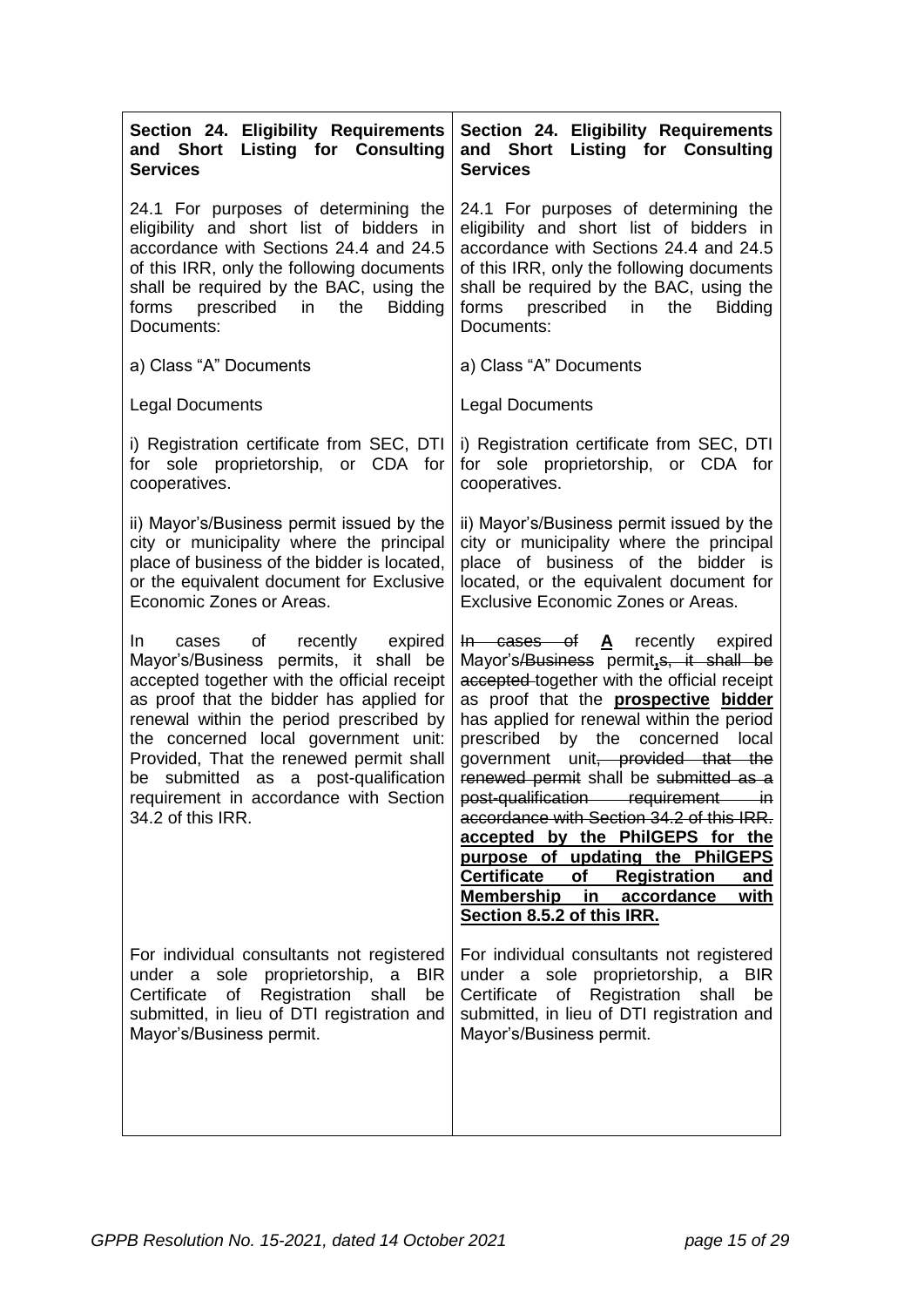| 24.4.3 To facilitate the determination of<br>eligibility, the BAC of a Procuring Entity<br>shall use the contents of the PhilGEPS<br>registry of manufacturers,<br>electronic<br>suppliers, distributors, contractors, and/or<br>consultants, in accordance with Section<br>8.5.2 of this IRR. For procurement to be<br>performed overseas, it shall be subject to<br>the Guidelines to be issued by the GPPB. | 24.4.3 To facilitate the determination of<br>eligibility, the BAC of a Procuring Entity<br>shall use the contents of the PhilGEPS<br>registry of manufacturers,<br>electronic<br>distributors,<br>suppliers,<br>contractors,<br>and/or consultants, in accordance with<br>8.5.2 of<br>this<br>IRR.<br>For<br>Section<br>procurement to be performed overseas,<br>it shall be subject to the Guidelines to be<br>issued by the GPPB.<br><u>In lieu of the Class "A" eligibility</u><br>documents mentioned under Section<br>8.5.2 of this IRR, the Bidder shall only<br>submit a valid and updated PhilGEPS<br><b>Certificate</b><br>of Registration<br>and<br>Membership in<br>accordance<br><u>with</u><br>Section 8.5.2 of this IRR for purposes |  |  |  |  |
|----------------------------------------------------------------------------------------------------------------------------------------------------------------------------------------------------------------------------------------------------------------------------------------------------------------------------------------------------------------------------------------------------------------|----------------------------------------------------------------------------------------------------------------------------------------------------------------------------------------------------------------------------------------------------------------------------------------------------------------------------------------------------------------------------------------------------------------------------------------------------------------------------------------------------------------------------------------------------------------------------------------------------------------------------------------------------------------------------------------------------------------------------------------------------|--|--|--|--|
|                                                                                                                                                                                                                                                                                                                                                                                                                | of determining eligibility.                                                                                                                                                                                                                                                                                                                                                                                                                                                                                                                                                                                                                                                                                                                        |  |  |  |  |
| Section 34. Objective and Process of<br><b>Post-Qualification</b>                                                                                                                                                                                                                                                                                                                                              | Section 34. Objective and Process of<br><b>Post-Qualification</b>                                                                                                                                                                                                                                                                                                                                                                                                                                                                                                                                                                                                                                                                                  |  |  |  |  |
| <b>XXX</b>                                                                                                                                                                                                                                                                                                                                                                                                     | <b>XXX</b>                                                                                                                                                                                                                                                                                                                                                                                                                                                                                                                                                                                                                                                                                                                                         |  |  |  |  |
| 34.3 The post-qualification shall verify,<br>validate and ascertain all statements<br>made and documents submitted by the<br>bidder with the Lowest Calculated Bid/<br>Highest Rated Bid,<br>using<br>non-<br>discretionary criteria, as stated in the<br>Bidding Documents. These criteria shall<br>consider, but shall not be limited to, the<br>following:<br>XXX                                           | 34.3 The post-qualification shall verify,<br>validate and<br>ascertain the veracity,<br>authenticity and validity of all the<br>"A"<br>eligibility documents<br><b>Class</b><br>supporting the PhilGEPS Certificate of<br><b>Registration and Membership</b><br>in<br>accordance with Section 8.5.2 of this<br>IRR, and all the other statements made<br>and documents submitted by the bidder<br>with the Lowest Calculated Bid/ Highest<br>non-discretionary<br>Rated<br>Bid,<br>using<br>criteria,<br>stated<br>the<br><b>Bidding</b><br>as<br>in<br>Documents.<br><b>These</b><br>criteria<br>shall<br>consider, but shall not be limited to, the<br>following:<br>XXX                                                                         |  |  |  |  |
| Section 54. Terms and Conditions for<br>the Use of Alternative Methods                                                                                                                                                                                                                                                                                                                                         | Section 54. Terms and Conditions for<br>the Use of Alternative Methods                                                                                                                                                                                                                                                                                                                                                                                                                                                                                                                                                                                                                                                                             |  |  |  |  |
| Manufacturers,<br>54.6<br>suppliers,<br>contractors,<br>and/or<br>distributors,<br>consultants are mandated to register with<br>PhilGEPS and provide a PhilGEPS<br>Registration Number in the following                                                                                                                                                                                                        | Manufacturers,<br>54.6<br>suppliers,<br>contractors,<br>and/or<br>distributors,<br>consultants are mandated to register with<br>PhilGEPS and provide a PhilGEPS<br>Registration Number in the following                                                                                                                                                                                                                                                                                                                                                                                                                                                                                                                                            |  |  |  |  |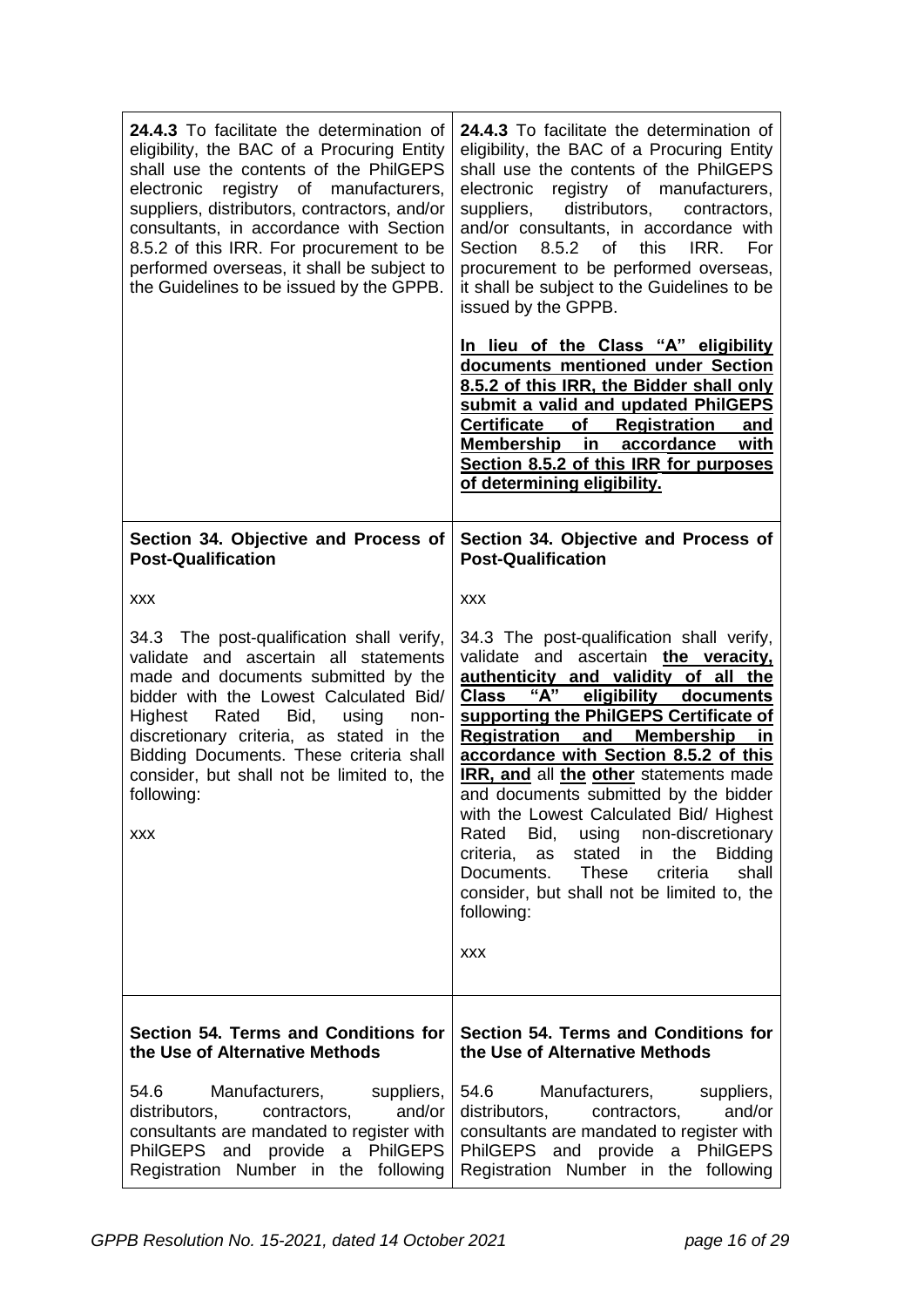| alternative methods of procurement as a | alternative methods of procurement as a  |  |  |  |  |
|-----------------------------------------|------------------------------------------|--|--|--|--|
| condition for award of the contract:    | condition for the award of the contract: |  |  |  |  |
| a. Section 50 - Direct Contracting      | a. Section 50 - Direct Contracting       |  |  |  |  |
| <b>XXX</b>                              | <b>XXX</b>                               |  |  |  |  |
| For purposes of Limited Source Bidding  | For purposes of Limited Source Bidding   |  |  |  |  |
| under Section 49 and Two Failed         | under Section 49 and Two Failed          |  |  |  |  |
| Biddings under Section 53.1, the BAC    | Biddings under Section 53.1, the BAC     |  |  |  |  |
| shall require the submission of a       | shall require the submission of a        |  |  |  |  |
| certificate of PhilGEPS registration in | certificate of PhilGEPS registration in  |  |  |  |  |
| accordance with Section 8.5.2 of this   | accordance with Section 8.5.2 of this    |  |  |  |  |
| IRR. (a)                                | IRR.(a)                                  |  |  |  |  |

## **ANNEX "H" OR CONSOLIDATED GUIDELINES FOR THE ALTERNATIVE METHODS OF PROCUREMENT**

| <b>ORIGINAL</b>                                                                                                                                                                                                                                                                                                       | <b>AMENDED</b>                                                                                                                                                                                                                                                                                                          |  |  |  |  |
|-----------------------------------------------------------------------------------------------------------------------------------------------------------------------------------------------------------------------------------------------------------------------------------------------------------------------|-------------------------------------------------------------------------------------------------------------------------------------------------------------------------------------------------------------------------------------------------------------------------------------------------------------------------|--|--|--|--|
| <b>IV. General Guidelines</b>                                                                                                                                                                                                                                                                                         | <b>IV. General Guidelines</b>                                                                                                                                                                                                                                                                                           |  |  |  |  |
| <b>XXX</b>                                                                                                                                                                                                                                                                                                            | <b>XXX</b>                                                                                                                                                                                                                                                                                                              |  |  |  |  |
| G. G<br><b>PhilGEPS</b> Registration<br>Manufacturers, suppliers, distributors,<br>contractors, and/or consultants are<br>mandated to register with the PhilGEPS<br>and provide a PhilGEPS Registration<br>number in the following alternative<br>methods of procurement as a condition<br>for award of the contract: | G.<br><b>PhilGEPS</b> Registration<br>Manufacturers, suppliers, distributors,<br>contractors, and/or consultants are<br>mandated to register with the PhilGEPS<br>and provide a PhilGEPS Registration<br>number in the following alternative<br>methods of procurement as a condition<br>for the award of the contract: |  |  |  |  |
| 1) Section 50 - Direct Contracting;                                                                                                                                                                                                                                                                                   | 1) Section 50 - Direct Contracting;                                                                                                                                                                                                                                                                                     |  |  |  |  |
| <b>XXX</b>                                                                                                                                                                                                                                                                                                            | <b>XXX</b>                                                                                                                                                                                                                                                                                                              |  |  |  |  |
| For purposes of Negotiated Procurement<br>under Section 53.1 (Two Failed<br>Biddings), the BAC shall require the<br>submission of a Certificate of PhilGEPS<br>Registration in accordance with Section<br>8.5.2 of the IRR of R.A. 9184.                                                                              | For purposes of Negotiated Procurement<br>under Section 53.1 (Two Failed<br>Biddings), the BAC shall require the<br>submission of a Certificate of PhilGEPS<br>Registration in accordance with Section<br>8.5.2 of the IRR of R.A. 9184.                                                                                |  |  |  |  |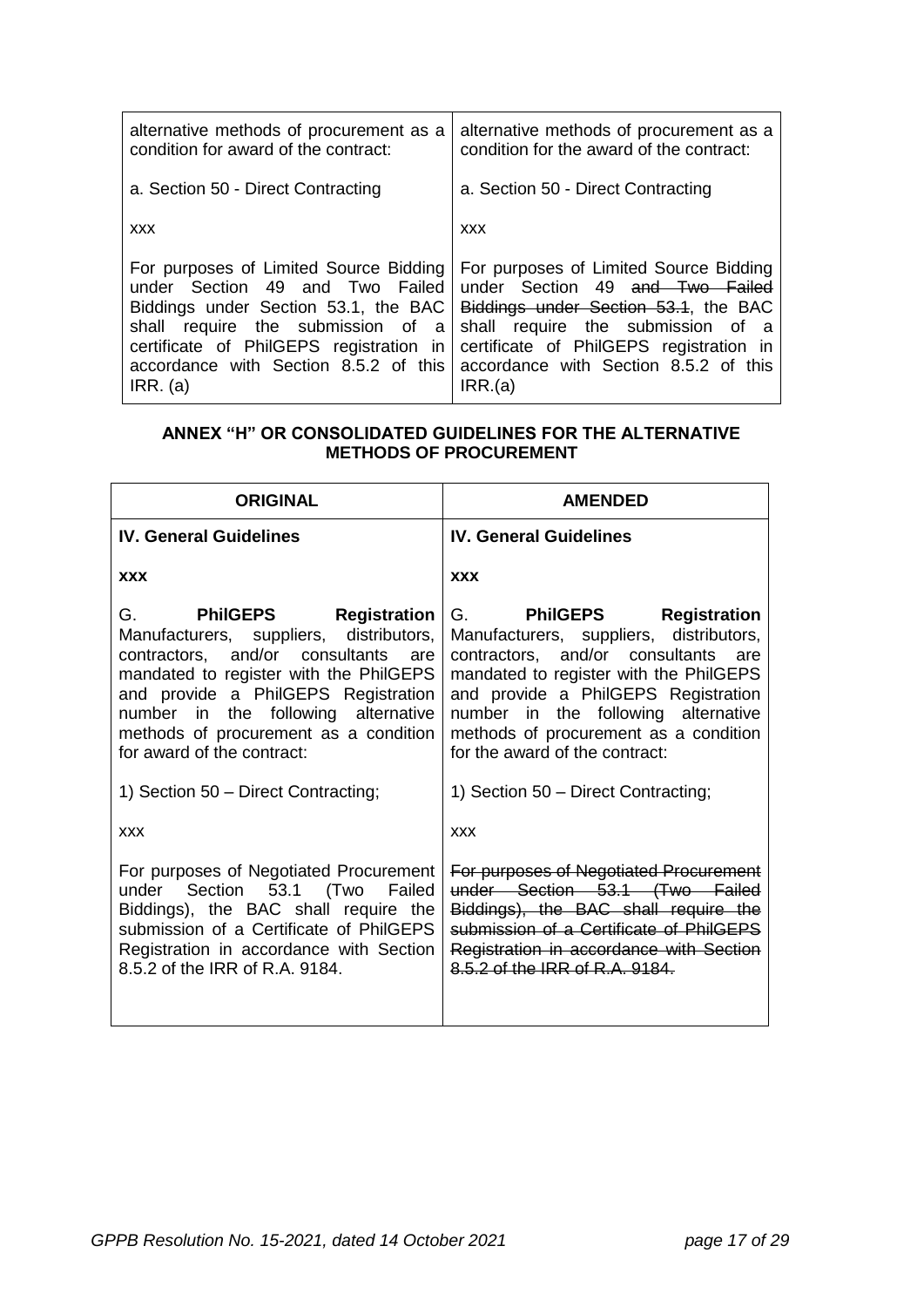**xxxx D. Negotiated Procurement 1. Two-Failed Biddings** xxx **b) Procedures** i. After the conduct of the mandatory review of the terms, conditions, specifications, and cost estimates, as prescribed in Section 35 of the IRR, the BAC, based on its findings, as assisted by its Secretariat, TWG and End-User unit may revise and agree on the technical, legal and financial eligibility requirements, specifications or terms of reference, and if necessary, adjust the ABC, subject to the required approvals. However, the ABC cannot be increased by more than twenty (20%) of the ABC for the last failed bidding. xxx iv. Following completion of the negotiations, the BAC shall request all suppliers, contractors, or consultants in the proceedings to submit, on a specified date, a best offer based on the final technical and financial requirements. Pursuant to Section IV(G) of this Guidelines, the Procuring Entity shall require the submission of a Certificate of PhilGEPS Registration in accordance **xxxx D. Negotiated Procurement 1. Two-Failed Biddings** xxx **b) Procedures** i. After the conduct of the mandatory review of the terms, conditions, specifications, and cost estimates, as prescribed in Section 35 of the IRR, the BAC, based on its findings, as assisted by its Secretariat, TWG and End-User unit may revise and agree on the technical, legal, and financial eligibility requirements, specifications or terms of reference, and if necessary, adjust the ABC, subject to the required approvals. However, the ABC cannot be increased by more than twenty (20%) of the ABC for the last failed bidding. **In case no revision of the Class "A" Eligibility Document covered by Section 8.5.2 of this IRR is found necessary by the BAC after the conduct of the mandatory review, the submission of the PhilGEPS Certificate of Registration and Membership in accordance with Section 8.5.2 of this IRR shall likewise be mandatory.** xxx iv. Following completion of the negotiations, the BAC shall request all suppliers, contractors, or consultants in the proceedings to submit, on a specified date, the best offer based on the final technical and financial requirements. Pursuant to Section IV(G) of this Guidelines, the Procuring Entity shall require the submission of a Certificate of PhilGEPS Registration in accordance

**V. Specific Guidelines**

**V. Specific Guidelines**

with Section 8.5.2 of the IRR of RA 9184.

with Section 8.5.2 of the IRR of RA

9184.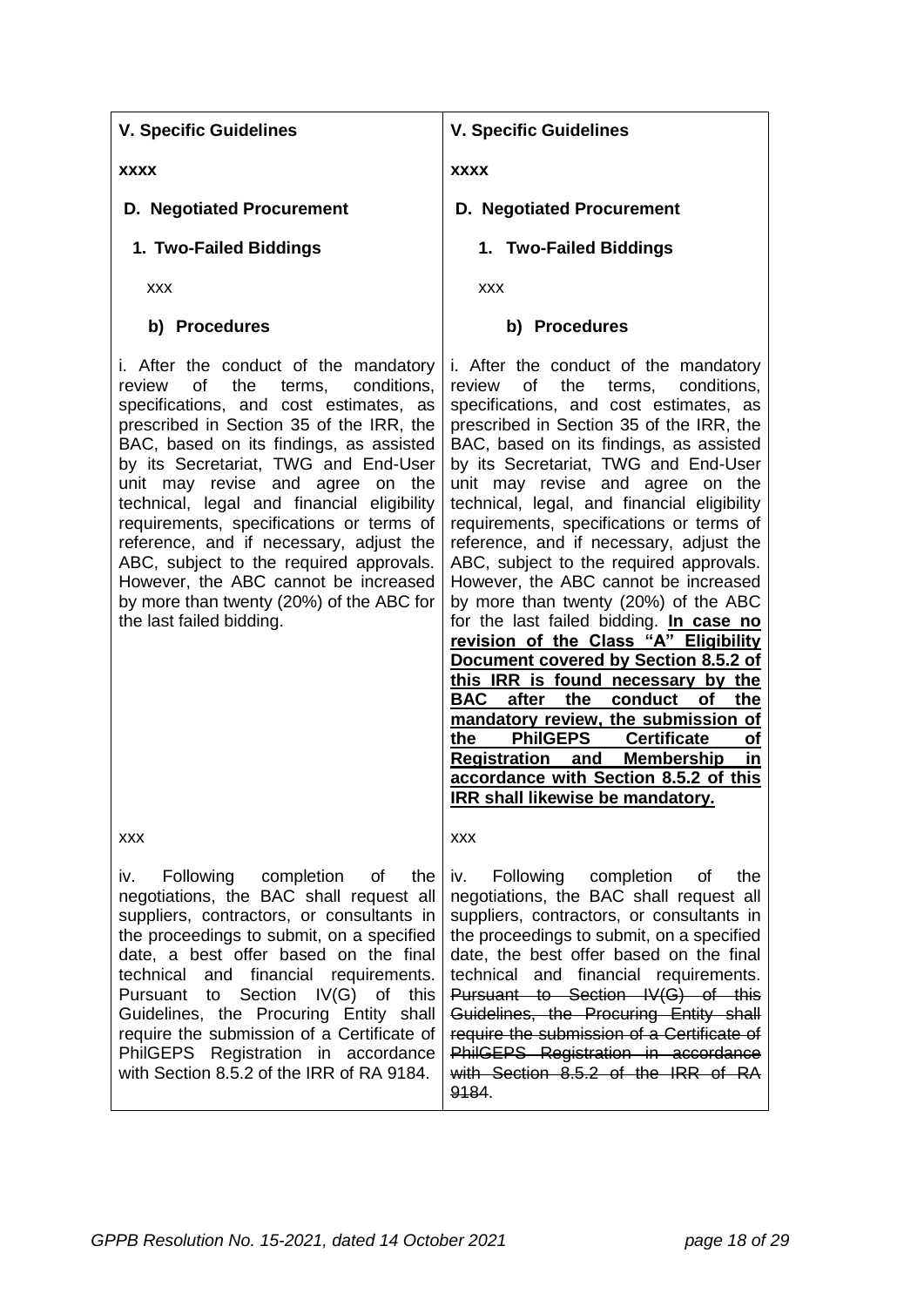## **ANNEX "H", APPENDIX "A," DOCUMENTARY REQUIREMENT, ALTERNATIVE METHODS OF PROCUREMENT**

| <b>ORIGINAL</b>                                                                                                                                                                                                                                                                                                                           | <b>AMENDED</b>                                                                                                                                                                                                                                                                                                                                                                                        |  |  |  |
|-------------------------------------------------------------------------------------------------------------------------------------------------------------------------------------------------------------------------------------------------------------------------------------------------------------------------------------------|-------------------------------------------------------------------------------------------------------------------------------------------------------------------------------------------------------------------------------------------------------------------------------------------------------------------------------------------------------------------------------------------------------|--|--|--|
| I. This<br>documents that the BAC shall require from<br>suppliers, contractors and consultants for<br>Alternative Methods of Procurement, except<br>for Repeat Order, Shopping under Section<br>52.1(a), and Negotiated Procurement under<br>Sections 53.1(Two-Failed Biddings), and<br>53.5 (Agency-to-Agency) of the IRR of RA<br>9184. | Appendix prescribes for the I. This Appendix prescribes for<br>the<br>documents that the BAC shall require from<br>suppliers, contractors, and consultants for<br>Alternative Methods of Procurement, except<br>for Repeat Order, Shopping under Section<br>52.1(a), and Negotiated Procurement under<br>Sections 53.1(Two-Failed Biddings), and<br>53.5 (Agency-to-Agency) of the IRR of RA<br>9184. |  |  |  |
| <b>XXX</b>                                                                                                                                                                                                                                                                                                                                | <b>XXX</b>                                                                                                                                                                                                                                                                                                                                                                                            |  |  |  |

| Alternative<br>Modality                  | Mayor's<br>Permit/<br><b>Business</b><br>Permit | Professional<br>License/<br>Curriculum<br>Vitae<br>(Consulting<br>Services) | <b>PhilGEPS</b><br>Reg. Number | <b>PCAB</b><br>License<br>(Infra.) | <b>NFCC</b><br>(Infra.) | Income/<br><b>Business</b><br><b>Tax Return</b> | Omnibus<br>Sworn<br>Statement |
|------------------------------------------|-------------------------------------------------|-----------------------------------------------------------------------------|--------------------------------|------------------------------------|-------------------------|-------------------------------------------------|-------------------------------|
| I. Direct<br>Contracting<br>[Section 50] |                                                 |                                                                             |                                |                                    |                         |                                                 |                               |
|                                          |                                                 |                                                                             |                                |                                    |                         | For ABCs<br>above<br><b>P500K</b>               |                               |
| II. Shopping<br>[Section [52.1(b)]       |                                                 |                                                                             |                                |                                    |                         |                                                 |                               |
| III. Negotiated<br>Procurement           |                                                 |                                                                             |                                |                                    |                         |                                                 |                               |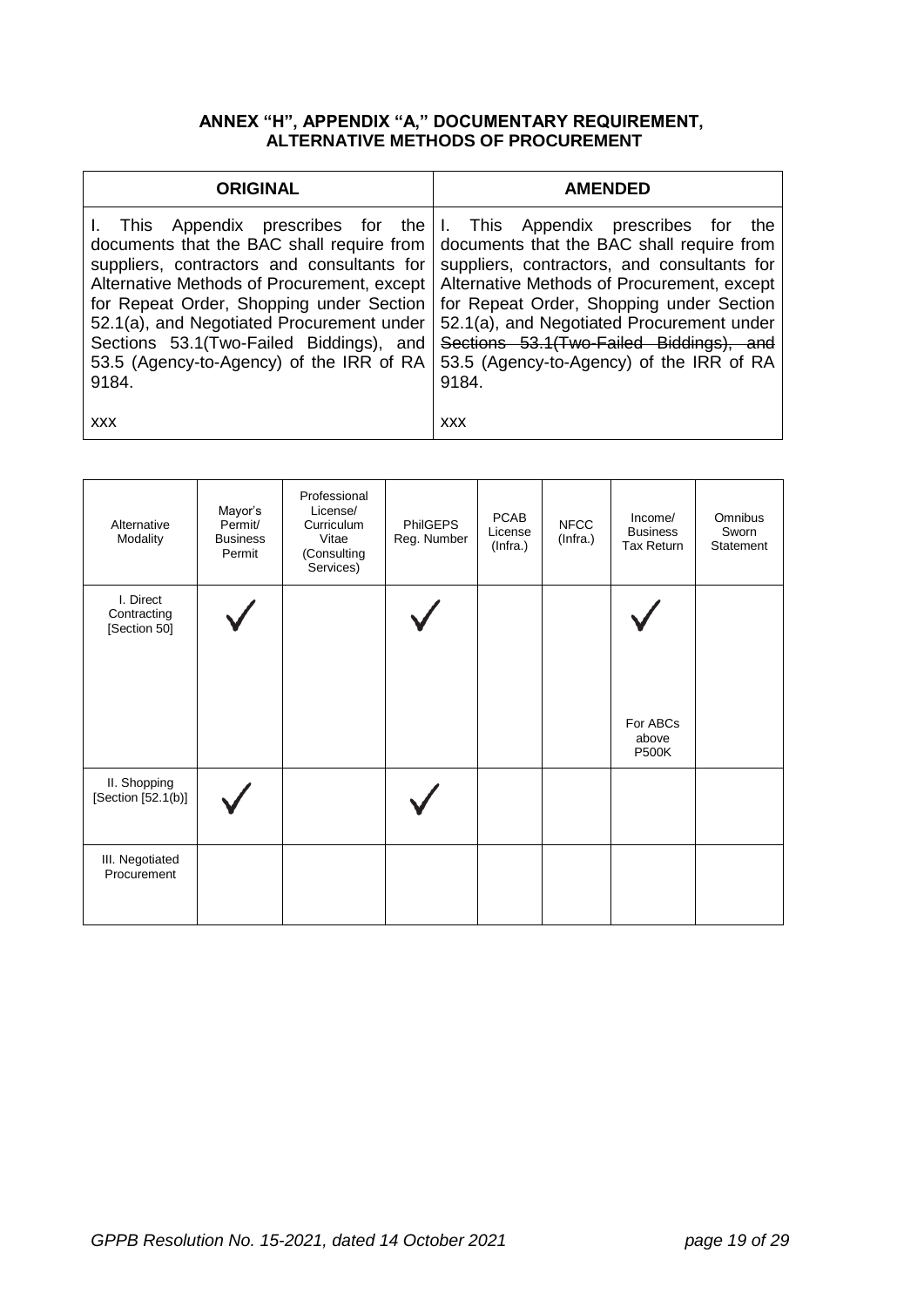| A. Two-Failed<br><b>Biddings</b><br>[(Section 53.1)]                                                                |  | ****PhilGEPS<br>Platinum if<br>legal<br>eligibility<br>requirements<br>are not<br>subject to<br>revision after<br>the conduct<br>of the<br>mandatory<br>review |                               |                                   |                       |
|---------------------------------------------------------------------------------------------------------------------|--|----------------------------------------------------------------------------------------------------------------------------------------------------------------|-------------------------------|-----------------------------------|-----------------------|
| <b>B.</b> Emergency<br>Cases [(Section<br>$53.2$ ]                                                                  |  |                                                                                                                                                                | For                           | For ABCs                          | For ABCs              |
| C. Take-Over of                                                                                                     |  |                                                                                                                                                                | ABCs<br>above<br><b>P500K</b> | above<br><b>P500K</b>             | above<br><b>P500K</b> |
| Contracts<br>(Section 53.3.2<br>for new bidders)                                                                    |  |                                                                                                                                                                |                               |                                   |                       |
| D. Adjacent/<br>Contiguous<br>(Section 53.4)                                                                        |  |                                                                                                                                                                |                               |                                   |                       |
| E. Scientific,<br>Scholarly or<br>Artistic Work,<br>Exclusive<br>Technology and<br>Media Services<br>(Section 53.6) |  |                                                                                                                                                                |                               | For ABCs<br>above<br><b>P500K</b> |                       |
| E. Highly<br>Technical<br>Consultant<br>(Section 53.7)                                                              |  |                                                                                                                                                                |                               |                                   |                       |
| G. Small Value<br>Procurement<br>(Section 53.9)                                                                     |  |                                                                                                                                                                |                               | For ABC's                         | For ABC's             |
|                                                                                                                     |  |                                                                                                                                                                |                               |                                   |                       |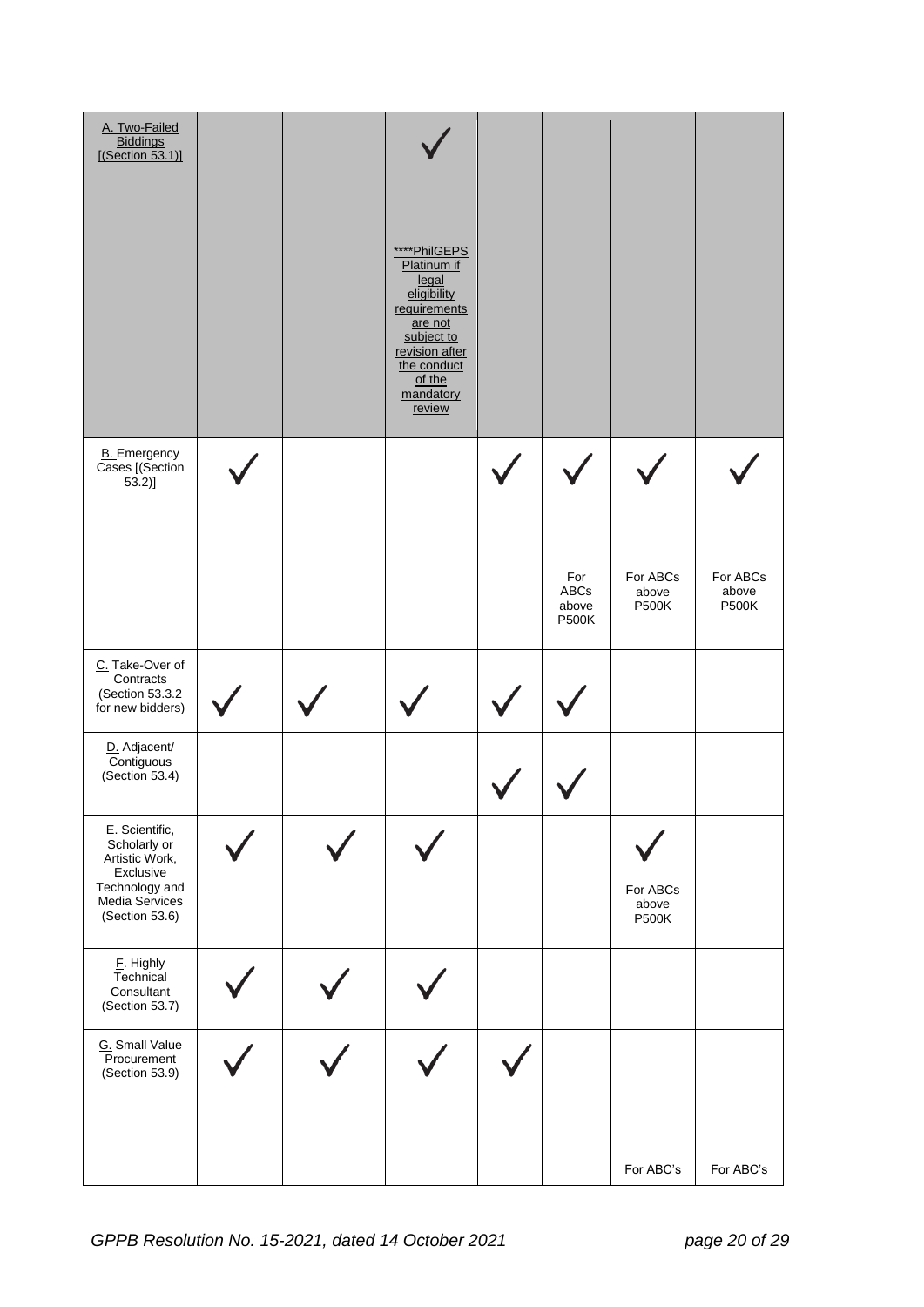|                                                             |                                               |                                               |  | above<br><b>P500K</b>                         | above<br><b>P500K</b> |
|-------------------------------------------------------------|-----------------------------------------------|-----------------------------------------------|--|-----------------------------------------------|-----------------------|
| H. Lease of Real<br>Property or<br>Venue (Section<br>53.10) |                                               |                                               |  |                                               |                       |
|                                                             | Except for<br>gov't<br>agencies as<br>lessors | Except for<br>gov't<br>agencies as<br>lessors |  | Except for<br>gov't<br>agencies as<br>lessors |                       |

\* For individuals engaged under Section 53.6, 53.7, and 53.9 of the IRR of RA No. 9184, only the BIR Certificate of Registration shall be submitted in lieu of DTI Registration and Mayor's Permit.

\*\* Requirements under Section 53.6 of the IRR of RA No. 9184 will not apply to artists such as singers, performers, poets, writers, painters, and sculptors who are not engaged in business.

\*\*\* For methods of procurement requiring Mayor's Permit and PhilGEPS Registration, Certificate of Platinum Membership may be submitted in lieu of the said documents.

**\*\*\*\* For purposes of Two-Failed Biddings under Section 53.1 of the IRR of RA No. 9184, the PhilGEPS Certificate of Registration and Membership in accordance with Section 8.5.2 shall be submitted pursuant to Item V(D)(1)(b) of this Guidelines, subject to the qualification stated in Item V(D)(1)(b)(i).** 

## **GUIDELINES FOR THE USE OF THE GOVERNMENT OF THE PHILIPPINES-OFFICIAL MERCHANTS REGISTRY (GoP-OMR)**

| <b>ORIGINAL</b>                                                                                                                                                                                                                                                                                                                             | <b>AMENDED</b>                                                                                                                                                                                                                                                                                                                                                                                                                                                                                                                                                                                                                                                                                                                                                                                                           |
|---------------------------------------------------------------------------------------------------------------------------------------------------------------------------------------------------------------------------------------------------------------------------------------------------------------------------------------------|--------------------------------------------------------------------------------------------------------------------------------------------------------------------------------------------------------------------------------------------------------------------------------------------------------------------------------------------------------------------------------------------------------------------------------------------------------------------------------------------------------------------------------------------------------------------------------------------------------------------------------------------------------------------------------------------------------------------------------------------------------------------------------------------------------------------------|
| <b>4.0 GENERAL PROVISIONS</b>                                                                                                                                                                                                                                                                                                               | <b>4.0 GENERAL PROVISIONS</b>                                                                                                                                                                                                                                                                                                                                                                                                                                                                                                                                                                                                                                                                                                                                                                                            |
| 4.4 The determination of the eligibility of<br>merchants, whether registered with the<br>GoP-OMR or not, shall remain with the Bids<br>and Awards Committee (BAC). The BAC's<br>determination of validity of the eligibility<br>requirements shall be conclusive to enable<br>the merchant to participate in the public<br>bidding process. | 4.4 The determination of the eligibility of<br>merchants, whether registered with the<br>GoP-OMR or not, shall remain with the Bids<br>and Awards Committee (BAC). The BAC's<br>determination of the validity of the<br><b>Certificate</b><br><b>Registration</b><br>of<br>and<br>Membership in accordance with Section<br>8.5.2 of the 2016 revised Implementing<br><b>Rules and Regulations (IRR) of Republic</b><br>Act (RA) No. 9184, in lieu<br>of the<br>submission of, and supported by, the<br><b>current and updated Class "A"</b> eligibility<br>requirements covered by the same afore-<br>cited Section of the same IRR and other<br>eligibility documents covered by Section<br>23 and 24 of the same IRR shall be<br>conclusive to enable the merchant<br>to<br>participate in the public bidding process. |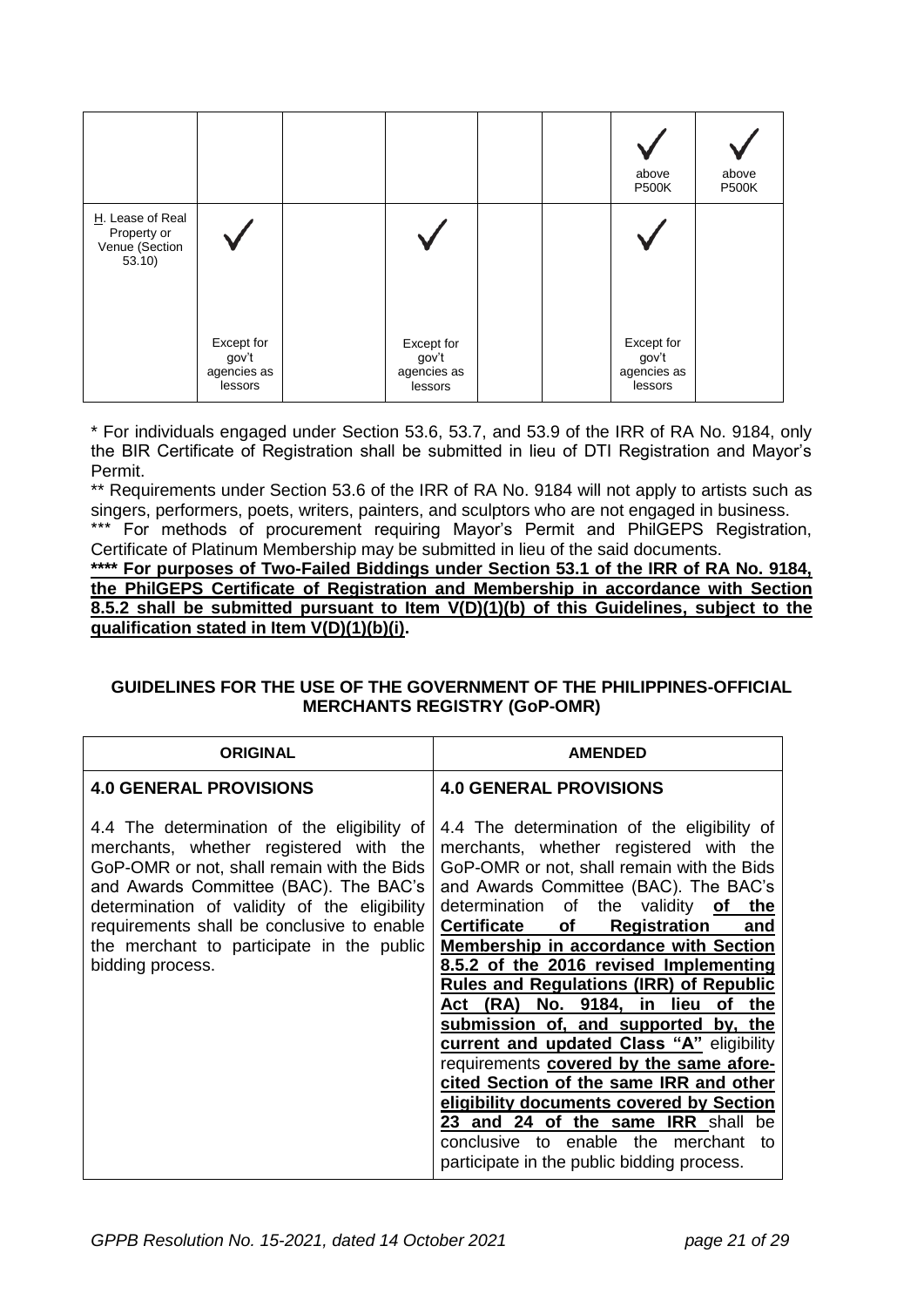## **6.0 MEMBERSHIP CLASSIFICATION**

6.3 A Certificate of Registration and Membership shall be valid and effective for a period of one (1) year from the date of issuance as indicated therein. This Certificate may be renewed; provided, that the merchant maintains its records in the GoP-OMR current and updated at least once a year or more frequently as may be necessary; provided further, that the merchant's failure to maintain its records current and updated shall result in the downgrading of the merchant's membership classification in accordance with the procedures of the PhilGEPS office, notwithstanding the fact that the one-year validity of the Certificate of Membership has not yet expired.

## **6.0 MEMBERSHIP CLASSIFICATION**

6.3 **The** Certificate of Registration and Membership **in accordance with Section 8.5.2 of the 2016 revised IRR of RA 9184** shall be valid and effective for a period of one (1) year from the date of issuance as indicated therein. The said Certificate may be **either** renewed, **in case of expiration**, or **updated within the period for its validity;** provided, that the merchant maintains its records in the GoP-OMR current and updated at least once a year or more frequently as may be necessary **and complies with the procedures laid down by the PhilGEPS office for processing its renewal or updating, respectively.**

**For the purpose of updating the said Certificate,** the merchant's failure to maintain its records current and updated shall result in the **automatic suspension of validity of its Certificate of Registration and Membership in accordance with Section 8.5.2 of the 2016 revised IRR of RA 9184 until such time that the records have been updated** in accordance with the procedures of the PhilGEPS office, notwithstanding the fact that the one-year validity of the Certificate of Membership has not yet expired.

# **(NEW)**

**6.4 The Certificate of Registration and Membership in accordance with Section 8.5.2 of the 2016 revised IRR of RA 9184 contains the following** *caveat to* **reflect that through the submission of said Certificate, the Bidder certifies:**

- **a. the authenticity, genuineness, validity, and completeness of the copy of the original eligibility documents submitted;**
- **b. the veracity of the statements and information contained therein;**
- **c. that the Certificate is not guaranty that the named registrant will be declared eligible without first being determined to be such for that particular bidding nor is it evidence that the same has passed the post-qualification**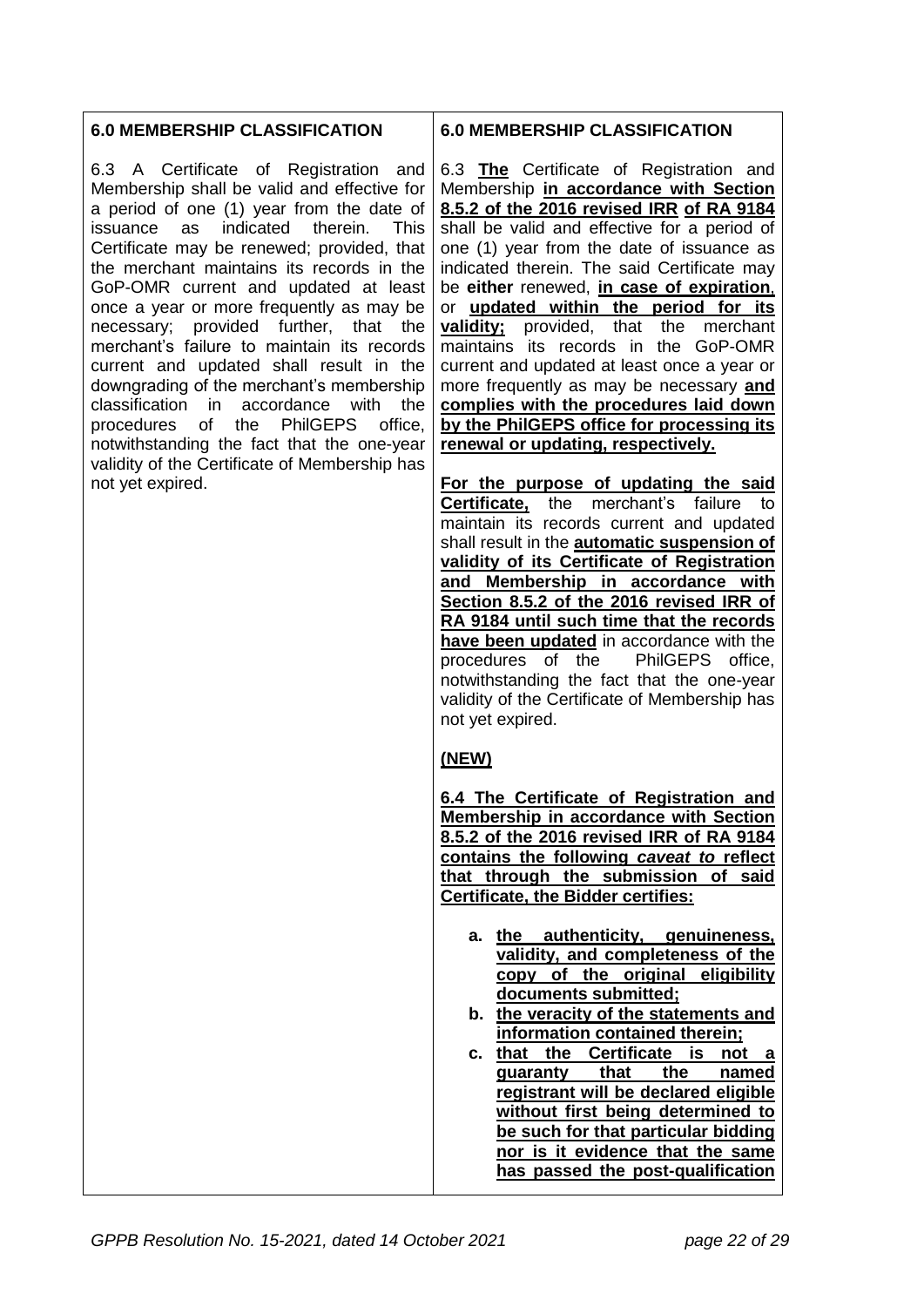| stage; and                                     |
|------------------------------------------------|
| d. that any finding of concealment,            |
| falsification, or misrepresentation            |
| of any of the eligibility documents            |
| submitted, or the contents thereof             |
| shall<br>be<br>ground<br>for<br>$\mathbf{a}$   |
| disqualification of the Bidder from            |
| further participation<br>in<br>the             |
| bidding<br>without<br>process,                 |
| prejudice to the imposition of                 |
| appropriate administrative, civil              |
| criminal penalty<br>and<br>in                  |
| accordance with the laws.                      |
|                                                |
| It shall likewise state that for the           |
| purpose of updating the said Certificate,      |
| all Class "A" Eligibility Documents            |
| covered by Section 8.5.2 of the 2016           |
| revised IRR of RA 9184 supporting the          |
| veracity, authenticity and validity of the     |
| Certificate shall remain current and           |
| that<br>failure<br>updated, and<br>the<br>by   |
| bidder<br>prospective<br>to<br>update<br>its   |
| Certificate with the current and updated       |
| <b>Class "A" Eligibility Documents covered</b> |
| by the afore-cited Section of the same         |
| IRR shall result<br>in<br>the<br>automatic     |
| suspension of the validity of its              |
| Certificate until such time that all of the    |
| expired Class "A" Eligibility Documents        |
| has been updated.                              |
|                                                |
|                                                |
|                                                |
|                                                |
|                                                |
|                                                |
|                                                |
|                                                |
|                                                |
|                                                |
|                                                |
|                                                |
|                                                |
|                                                |
|                                                |
|                                                |
|                                                |
|                                                |
|                                                |
|                                                |
|                                                |
|                                                |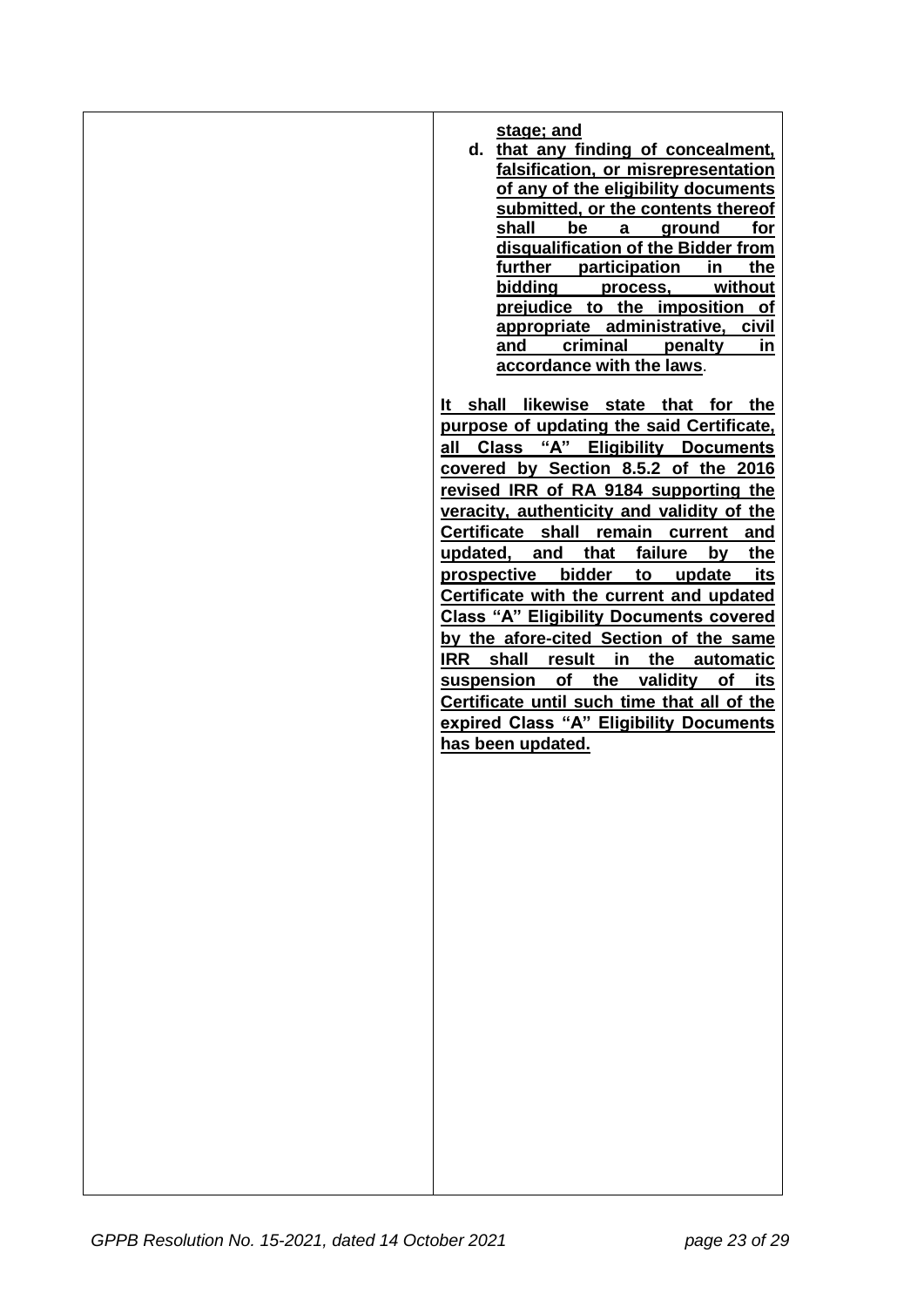## **6 th EDITION PHILIPPINE BIDDING DOCUMENTS FOR GOODS**

| <b>ORIGINAL</b>                                                                                                                                                                                                                                                                       | <b>AMENDED</b>                                                                                                                                                                                                                                                  |  |
|---------------------------------------------------------------------------------------------------------------------------------------------------------------------------------------------------------------------------------------------------------------------------------------|-----------------------------------------------------------------------------------------------------------------------------------------------------------------------------------------------------------------------------------------------------------------|--|
| <b>Section VIII. Checklist of Technical and Financial Documents</b>                                                                                                                                                                                                                   |                                                                                                                                                                                                                                                                 |  |
| <b>I. TECHNICAL COMPONENT ENVELOPE</b>                                                                                                                                                                                                                                                | <b>I.TECHNICAL COMPONENT ENVELOPE</b>                                                                                                                                                                                                                           |  |
| <b>Class "A" Documents</b>                                                                                                                                                                                                                                                            | <b>Class "A" Documents</b>                                                                                                                                                                                                                                      |  |
| <b>Legal Documents</b>                                                                                                                                                                                                                                                                | <b>Legal Document</b>                                                                                                                                                                                                                                           |  |
| (a) Valid PhilGEPS<br>Registration<br>Membership)<br>Certificate (Platinum<br>(all pages);<br><u>or</u>                                                                                                                                                                               | (a) Valid PhilGEPS<br>Registration<br>Certificate (Platinum Membership)<br>(all pages) in accordance with<br>Section 8.5.2 of the IRR;                                                                                                                          |  |
| (b) Registration certificate<br>from<br><b>Securities</b><br>Exchange<br>and<br>Commission (SEC), Department of<br>Trade and Industry (DTI) for sole<br>proprietorship, or Cooperative<br>Development Authority (CDA) for<br>cooperatives<br>its equivalent<br>or<br>document;<br>and | (b) Registration certificate from<br>Securities and Exchange<br>Commission (SEC), Department of<br>Trade and Industry (DTI) for sole<br>proprietorship, or Cooperative<br>Development Authority (CDA) for<br>cooperatives or its equivalent<br>document;<br>and |  |
| (c) Mayor's or Business permit issued<br>by the city or municipality where the<br>principal place of business of the<br>prospective bidder is located, or the<br>equivalent document for Exclusive<br>Economic Zones or Areas;<br><u>or</u>                                           | (c) Mayor's or Business permit issued by<br>the city or municipality where the<br>principal place of business of the<br>prospective bidder is located, or the<br>equivalent document for Exclusive<br>Economic Zones or Areas;                                  |  |
| (d) Tax clearance per E.O. No. 398, s.<br>as finally reviewed and<br>2005,<br>approved by the Bureau of Internal<br>Revenue (BIR).                                                                                                                                                    | or<br>(d) Tax clearance per E.O. No. 398, s.<br>2005, as finally reviewed and<br>approved by the Bureau of Internal<br>Revenue (BIR).                                                                                                                           |  |
|                                                                                                                                                                                                                                                                                       | (re-sequenced)                                                                                                                                                                                                                                                  |  |
| <b>Technical Documents</b>                                                                                                                                                                                                                                                            | <b>Technical Documents</b>                                                                                                                                                                                                                                      |  |
| (e) Statement of the prospective bidder<br>of all its ongoing government and<br>private contracts, including contracts<br>awarded but not yet started, if any,<br>whether similar or not similar in<br>and complexity<br>the<br>nature<br>to<br>contract to be bid; and               | (b) Statement of the prospective bidder<br>of all its ongoing government and<br>private contracts, including contracts<br>awarded but not yet started, if any,<br>whether similar or not similar in<br>nature and complexity to the contract<br>to be bid; and  |  |
| (f) Statement of the bidder's Single                                                                                                                                                                                                                                                  | (c) Statement of the bidder's Single                                                                                                                                                                                                                            |  |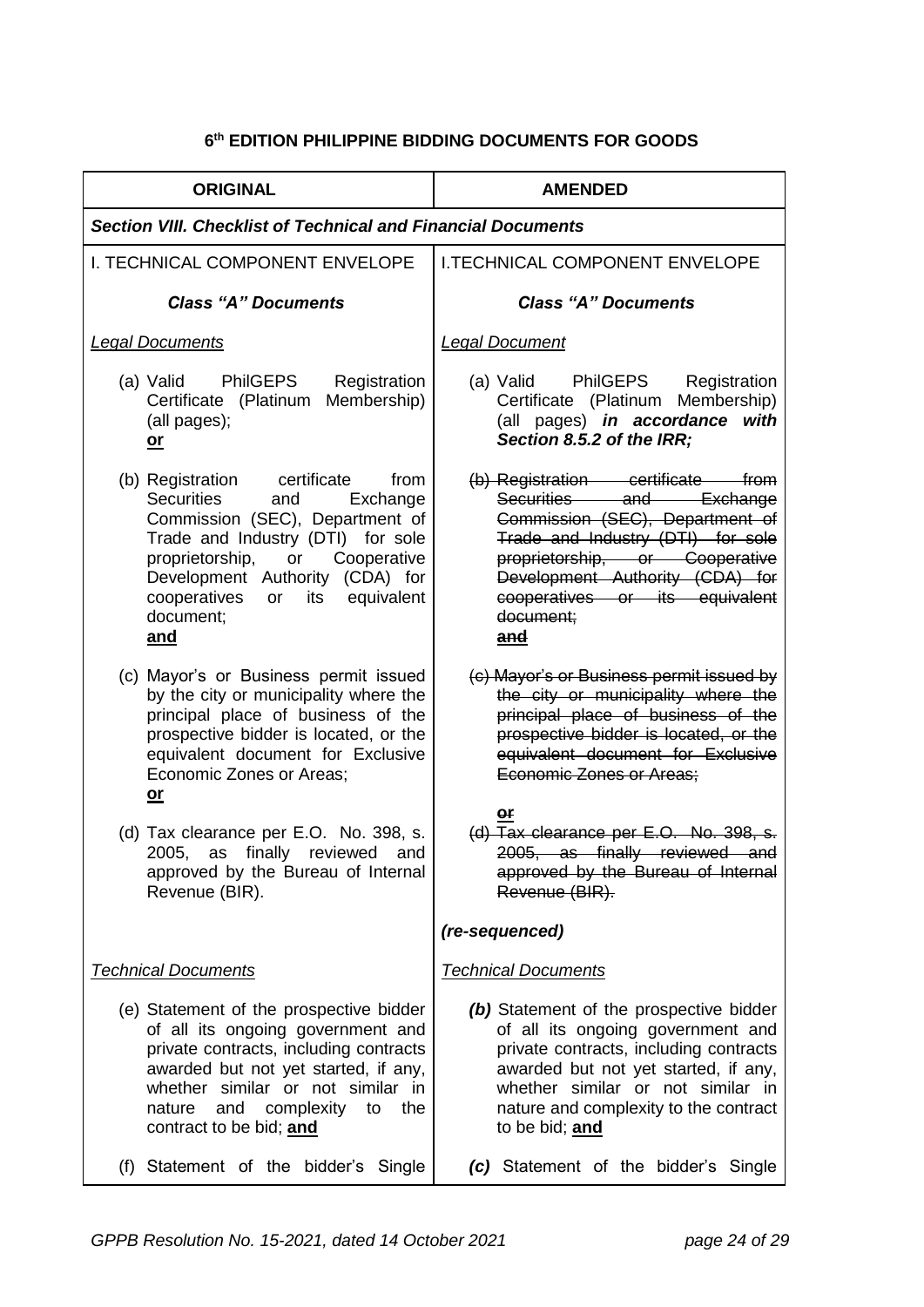Largest Completed Contract (SLCC) similar to the contract to be bid, except under conditions provided for in Sections 23.4.1.3 and 23.4.2.4 of the 2016 revised IRR of RA No. 9184, within the relevant period as provided in the Bidding Documents; **and**

- (g) Original copy of Bid Security. If in the form of a Surety Bond, submit also a certification issued by the Insurance Commission; **or** Original copy of Notarized Bid Securing Declaration; **and**
- (h) Conformity with the Technical Specifications, which may include production/delivery schedule, manpower requirements, and/or after-sales/parts, if applicable; **and**
- (i) Original duly signed Omnibus Sworn Statement (OSS); **and** if applicable, Original Notarized Secretary's Certificate in case of a corporation, partnership, or cooperative; or Original Special Power of Attorney of all members of the joint venture giving full power and authority to its officer to sign the OSS and do acts to represent the Bidder.

# *Financial Documents*

- (j) The Supplier's audited financial statements, showing, among others, the Supplier's total and current assets and liabilities, stamped "received" by the BIR or its duly accredited and authorized institutions, for the preceding calendar year which should not be earlier than two (2) years from the date of bid submission; **and**
- (k) The prospective bidder's computation of Net Financial Contracting Capacity (NFCC);  **or** A committed Line of Credit from a
	- Universal or Commercial Bank in lieu of its NFCC computation.

Largest Completed Contract (SLCC) similar to the contract to be bid, except under conditions provided for in Sections 23.4.1.3 and 23.4.2.4 of the 2016 revised IRR of RA No. 9184, within the relevant period as provided in the Bidding Documents; **and**

- *(d)* Original copy of Bid Security. If in the form of a Surety Bond, submit also a certification issued by the Insurance Commission; **or** Original copy of Notarized Bid Securing Declaration; **and**
- *(e)* Conformity with the Technical Specifications, which may include production/delivery schedule, manpower requirements, and/or after-sales/parts, if applicable; **and**
- *(f)* Original duly signed Omnibus Sworn Statement (OSS); **and** if applicable, Original Notarized Secretary's Certificate in case of a corporation, partnership, or cooperative; or Original Special Power of Attorney of all members of the joint venture giving full power and authority to its officer to sign the OSS and do acts to represent the Bidder.

# *Financial Documents*

- *(g)* The Supplier's audited financial statements, showing, among others, the Supplier's total and current assets and liabilities, stamped "received" by the BIR or its duly accredited and authorized institutions, for the preceding calendar year which should not be earlier than two (2) years from the date of bid submission; **and**
- *(g)* The prospective bidder's computation of Net Financial Contracting Capacity (NFCC);  **or**

 A committed Line of Credit from a Universal or Commercial Bank in lieu of its NFCC computation.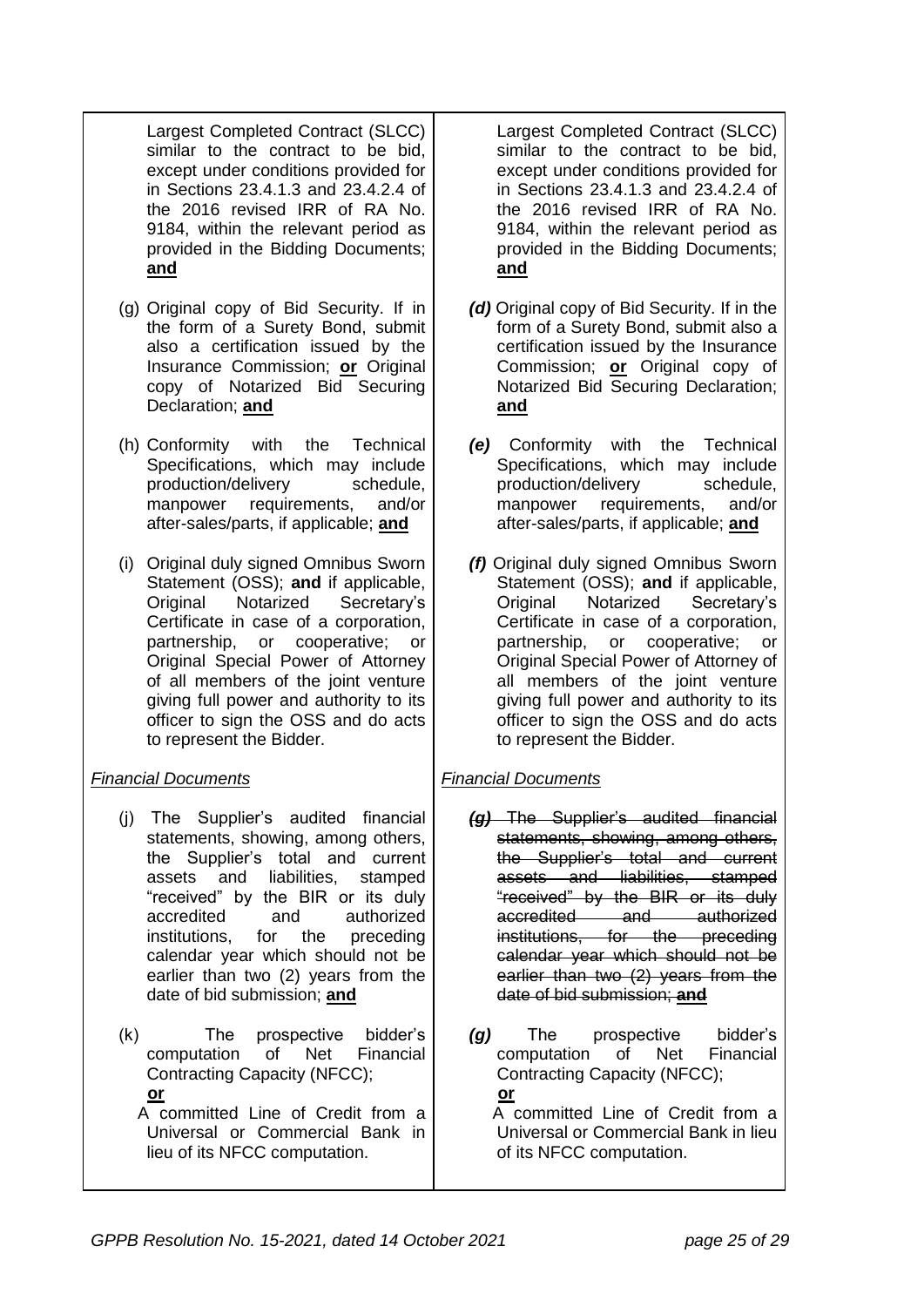| <b>Class "B" Documents</b>             | <b>Class "B" Documents</b>             |
|----------------------------------------|----------------------------------------|
| If applicable, a duly signed joint     | (h) If applicable, a duly signed joint |
| venture agreement (JVA) in case the    | venture agreement (JVA) in case the    |
| joint venture is already in existence; | joint venture is already in existence; |
| <u>or</u>                              | <u>or</u>                              |
| duly notarized statements from all     | duly notarized statements from all     |
| the potential joint venture partners   | the potential joint venture partners   |
| stating that they will enter into and  | stating that they will enter into and  |
| abide by the provisions of the JVA in  | abide by the provisions of the JVA in  |
| instance that the                      | instance that the                      |
| <b>bid</b>                             | bid.                                   |
| the t                                  | the                                    |
| is.                                    | is                                     |
| successful.                            | successful.                            |

## **6 th EDITION PHILIPPINE BIDDING DOCUMENTS FOR INFRASTRUCTURE PROJECTS**

| <b>ORIGINAL</b>                                                                                                                                                                                                                                                                | <b>AMENDED</b>                                                                                                                                                                                                                                                  |  |
|--------------------------------------------------------------------------------------------------------------------------------------------------------------------------------------------------------------------------------------------------------------------------------|-----------------------------------------------------------------------------------------------------------------------------------------------------------------------------------------------------------------------------------------------------------------|--|
| <b>Section IX. Checklist of Technical and Financial Documents</b>                                                                                                                                                                                                              |                                                                                                                                                                                                                                                                 |  |
| <b>I. TECHNICAL COMPONENT ENVELOPE</b>                                                                                                                                                                                                                                         | <b>I. TECHNICAL COMPONENT ENVELOPE</b>                                                                                                                                                                                                                          |  |
| <b>Class "A" Documents</b>                                                                                                                                                                                                                                                     | <b>Class "A" Documents</b>                                                                                                                                                                                                                                      |  |
| <b>Legal Documents</b>                                                                                                                                                                                                                                                         | <b>Legal Documents</b>                                                                                                                                                                                                                                          |  |
| (a) Valid<br><b>PhilGEPS</b><br>Registration<br>Membership)<br>Certificate (Platinum<br>(all pages);<br>$or$                                                                                                                                                                   | PhilGEPS Registration<br>(a) Valid<br>Certificate (Platinum Membership)<br>(all pages) in accordance with<br>Section 8.5.2 of the IRR;                                                                                                                          |  |
| (b) Registration certificate<br>from<br>Securities<br>and<br>Exchange<br>Commission (SEC), Department of<br>Trade and Industry (DTI) for sole<br>proprietorship, or Cooperative<br>Development Authority (CDA) for<br>cooperatives<br>its equivalent<br>or<br>document;<br>and | (b) Registration certificate from<br>Securities and Exchange<br>Commission (SEC), Department of<br>Trade and Industry (DTI) for sole<br>proprietorship, or Cooperative<br>Development Authority (CDA) for<br>cooperatives or its equivalent<br>document:<br>and |  |
| (c) Mayor's or Business permit issued by<br>the city or municipality where the<br>principal place of business of the<br>prospective bidder is located, or the<br>equivalent document for Exclusive<br>Economic Zones or Areas;<br>$or$                                         | (c) Mayor's or Business permit issued<br>by the city or municipality where the<br>principal place of business of the<br>prospective bidder is located, or the<br>equivalent document for Exclusive<br>Economic Zones or Areas;<br>$or$                          |  |
| (e) Tax clearance per E.O. No. 398, s.<br>2005, as finally reviewed<br>and<br>approved by the Bureau of Internal                                                                                                                                                               | (e) Tax clearance per E.O. No. 398, s.<br>2005, as finally reviewed and<br>approved by the Bureau of Internal                                                                                                                                                   |  |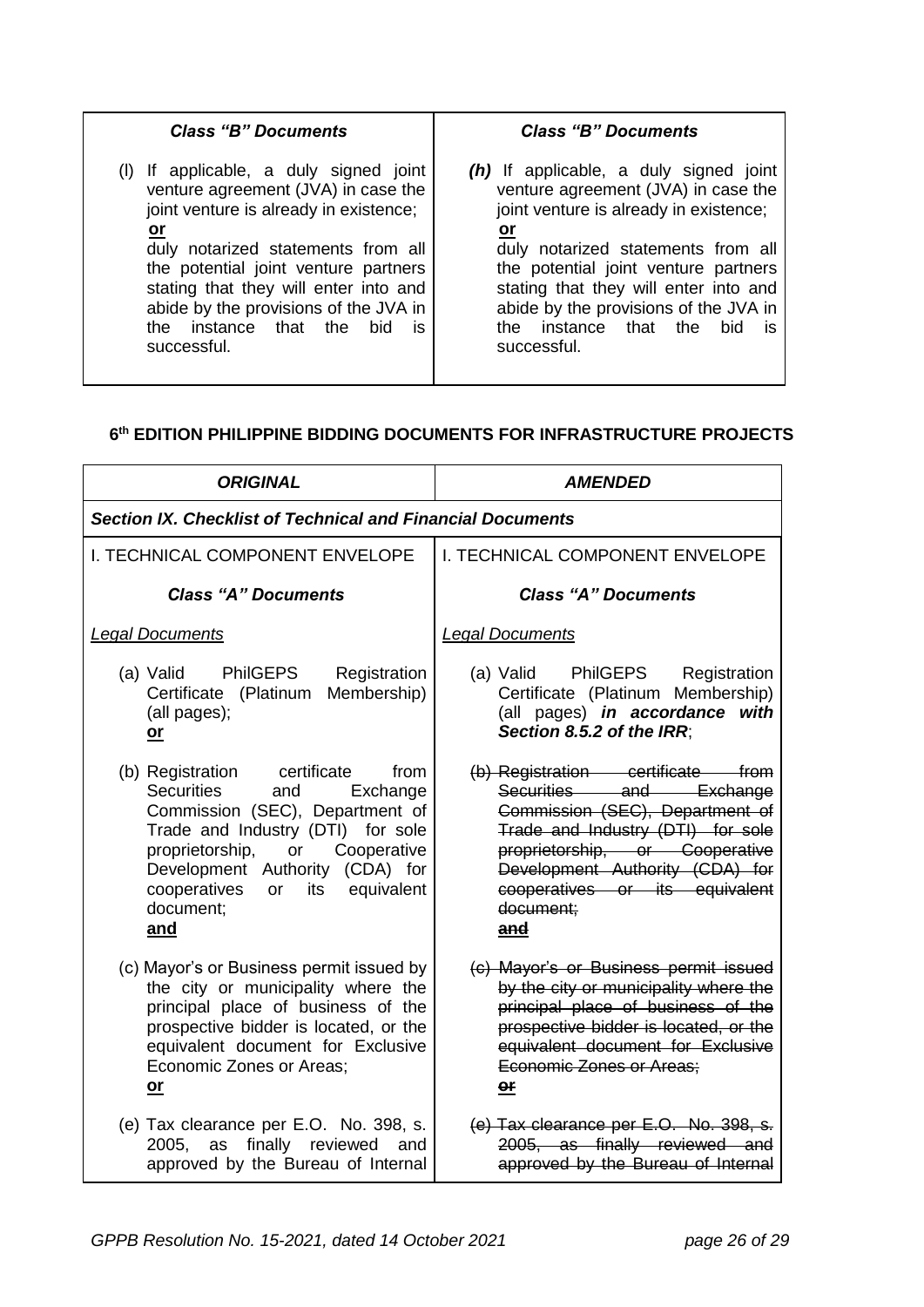| Revenue (BIR).                                                                                                                                                                                                                                                                                                                                                                                                                                                                                                                                                                                                                                                   | Revenue (BIR).                                                                                                                                                                                                                                                                                                                                                                                                                                                                                                                                                                                                                                                                                           |
|------------------------------------------------------------------------------------------------------------------------------------------------------------------------------------------------------------------------------------------------------------------------------------------------------------------------------------------------------------------------------------------------------------------------------------------------------------------------------------------------------------------------------------------------------------------------------------------------------------------------------------------------------------------|----------------------------------------------------------------------------------------------------------------------------------------------------------------------------------------------------------------------------------------------------------------------------------------------------------------------------------------------------------------------------------------------------------------------------------------------------------------------------------------------------------------------------------------------------------------------------------------------------------------------------------------------------------------------------------------------------------|
|                                                                                                                                                                                                                                                                                                                                                                                                                                                                                                                                                                                                                                                                  | (re-sequenced)                                                                                                                                                                                                                                                                                                                                                                                                                                                                                                                                                                                                                                                                                           |
| <b>Technical Documents</b>                                                                                                                                                                                                                                                                                                                                                                                                                                                                                                                                                                                                                                       | <b>Technical Documents</b>                                                                                                                                                                                                                                                                                                                                                                                                                                                                                                                                                                                                                                                                               |
| (f) Statement of the prospective bidder<br>of all its ongoing government and<br>private contracts, including contracts<br>awarded but not yet started, if any,<br>whether similar or not similar in<br>nature and complexity to the contract<br>to be bid; and                                                                                                                                                                                                                                                                                                                                                                                                   | (b) Statement of the prospective bidder<br>of all its ongoing government and<br>contracts,<br>including<br>private<br>contracts<br>awarded but not yet<br>started, if any, whether similar or not<br>similar in nature and complexity to<br>the contract to be bid; and                                                                                                                                                                                                                                                                                                                                                                                                                                  |
| (g) Statement of the bidder's Single<br>Largest Completed Contract (SLCC)<br>similar to the contract to be bid,<br>except under conditions provided<br>under the rules; and                                                                                                                                                                                                                                                                                                                                                                                                                                                                                      | (c) Statement of the bidder's Single<br>Largest Completed Contract (SLCC)<br>similar to the contract to be bid,<br>except under conditions provided<br>under the rules; and                                                                                                                                                                                                                                                                                                                                                                                                                                                                                                                              |
| (h) Philippine Contractors Accreditation<br>Board (PCAB) License;<br>or<br>Special PCAB License in case of Joint<br>Ventures;<br>and registration for the type and cost<br>of the contract to be bid; and                                                                                                                                                                                                                                                                                                                                                                                                                                                        | (d) Philippine Contractors Accreditation<br>Board (PCAB) License;<br>or<br>Special PCAB License in case of<br>Joint Ventures;<br>and registration for the type and cost<br>of the contract to be bid; and                                                                                                                                                                                                                                                                                                                                                                                                                                                                                                |
| (i) Original copy of Bid Security. If in the<br>form of a Surety Bond, submit also a<br>certification issued by the Insurance<br>Commission; or Original copy of<br>Notarized Bid Securing Declaration;<br><u>and</u>                                                                                                                                                                                                                                                                                                                                                                                                                                            | (e) Original copy of Bid Security. If in<br>the form of a Surety Bond, submit<br>also a certification issued by the<br>Insurance Commission; or Original<br>copy of Notarized Bid Securing<br>Declaration; and                                                                                                                                                                                                                                                                                                                                                                                                                                                                                           |
| Project Requirements, which shall<br>(j)<br>include the following:<br>Organizational chart for the<br>a.<br>contract to be bid;<br>b. List of contractor's key personnel<br>(e.g., Project Manager, Project<br>Engineers, Materials Engineers,<br>and Foremen), to be assigned<br>to the contract to be bid, with<br>their complete qualification and<br>experience data;<br>List<br>contractor's<br>of<br>major<br>c.<br>equipment units, which<br>are<br>owned, leased, and/or under<br>purchase<br>agreements,<br>supported by proof of ownership<br>or certification of availability of<br>equipment from the equipment<br>lessor/vendor for the duration of | (f) Project Requirements, which shall<br>include the following:<br>Organizational chart for the<br>а.<br>contract to be bid;<br>b. List of contractor's key personnel<br>(e.g., Project Manager, Project<br>Engineers, Materials Engineers,<br>and Foremen), to be assigned to<br>the contract to be bid, with their<br>complete<br>qualification<br>and<br>experience data;<br>List<br>of<br>contractor's<br>major<br>C.<br>equipment<br>units,<br>which<br>are<br>owned,<br>leased,<br>and/or<br>under<br>purchase agreements, supported<br>of<br>by proof<br>ownership<br><b>or</b><br>certification<br>of<br>availability<br>of<br>equipment from the equipment<br>lessor/vendor for the duration of |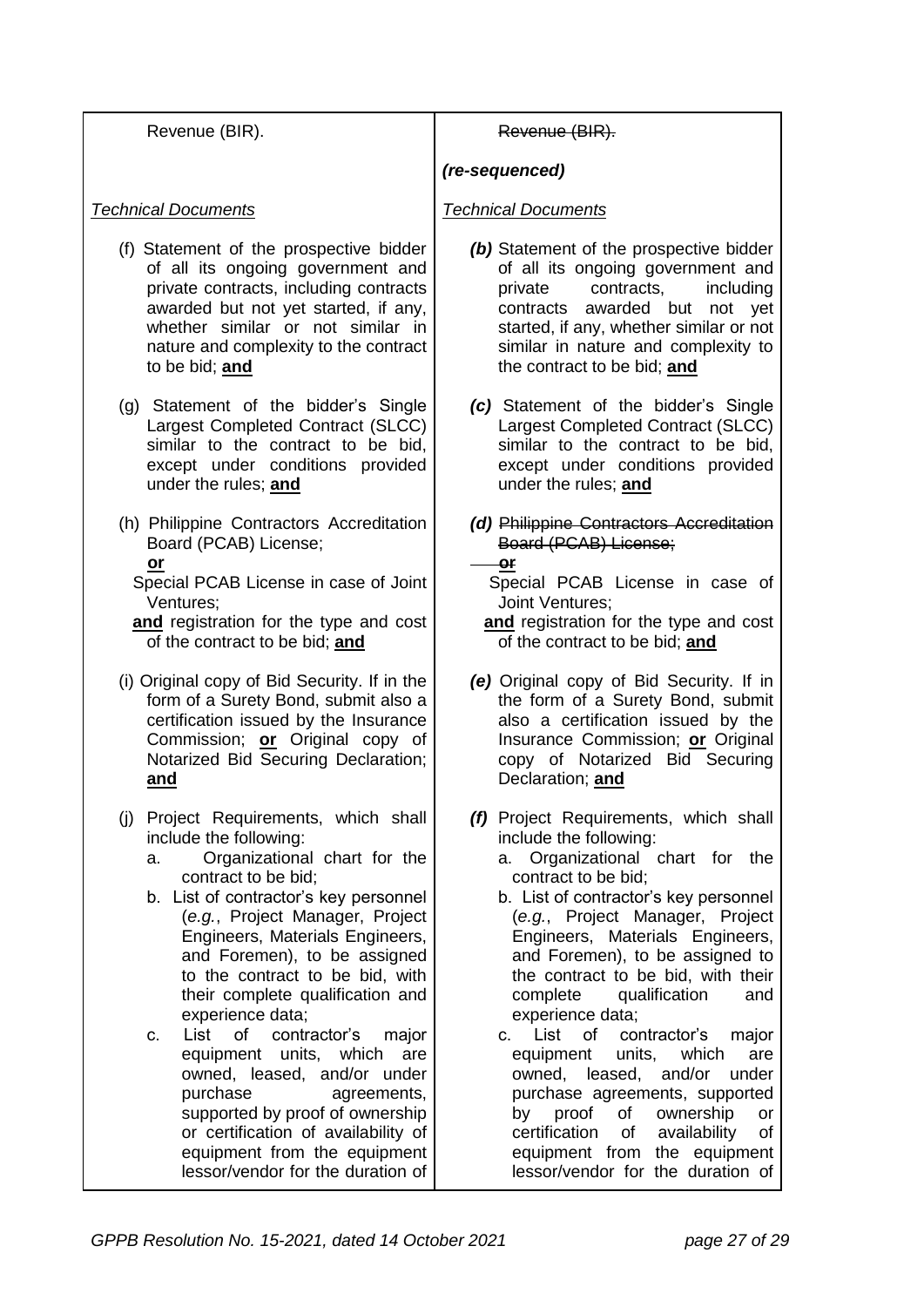the project, as the case may be; **and**

(k) Original duly signed Omnibus Sworn Statement (OSS); **and** if applicable, Original Notarized Secretary's Certificate in case of a corporation, partnership, or cooperative; or Original Special Power of Attorney of all members of the joint venture giving full power and authority to its officer to sign the OSS and do acts to represent the Bidder.

## *Financial Documents*

- (l) The prospective bidder's audited financial statements, showing, among others, the prospective bidder's total and current assets and liabilities, stamped "received" by the BIR or its duly accredited and authorized institutions, for the preceding calendar year which should not be earlier than two (2) years from the date of bid submission; **and**
- (m)The prospective bidder's computation of Net Financial Contracting Capacity (NFCC).

## *Class "B" Documents*

(n) If applicable, duly signed joint venture agreement (JVA) in accordance with RA No. 4566 and its IRR in case the joint venture is already in existence;

#### **or**

duly notarized statements from all the potential joint venture partners stating that they will enter into and abide by the provisions of the JVA in the instance that the bid is successful.

the project, as the case may be; **and**

*(g)* Original duly signed Omnibus Sworn Statement (OSS); **and** if applicable, Original Notarized Secretary's Certificate in case of a corporation, partnership, or cooperative; or Original Special Power of Attorney of all members of the joint venture giving full power and authority to its officer to sign the OSS and do acts to represent the Bidder.

## *Financial Documents*

- *(g)* The prospective bidder's audited financial statements, showing, among others, the prospective bidder's total and current assets and liabilities, stamped "received" by the BIR or its duly accredited and authorized institutions, for the preceding calendar year which should not be earlier than two (2) years from the date of bid submission; **and**
- *(h)* The prospective bidder's computation of Net Financial Contracting Capacity (NFCC).

# *Class "B" Documents*

*(i)* If applicable, duly signed joint venture agreement (JVA) in accordance with RA No. 4566 and its IRR in case the joint venture is already in existence;

#### **or**

duly notarized statements from all the potential joint venture partners stating that they will enter into and abide by the provisions of the JVA in the instance that the bid is successful.